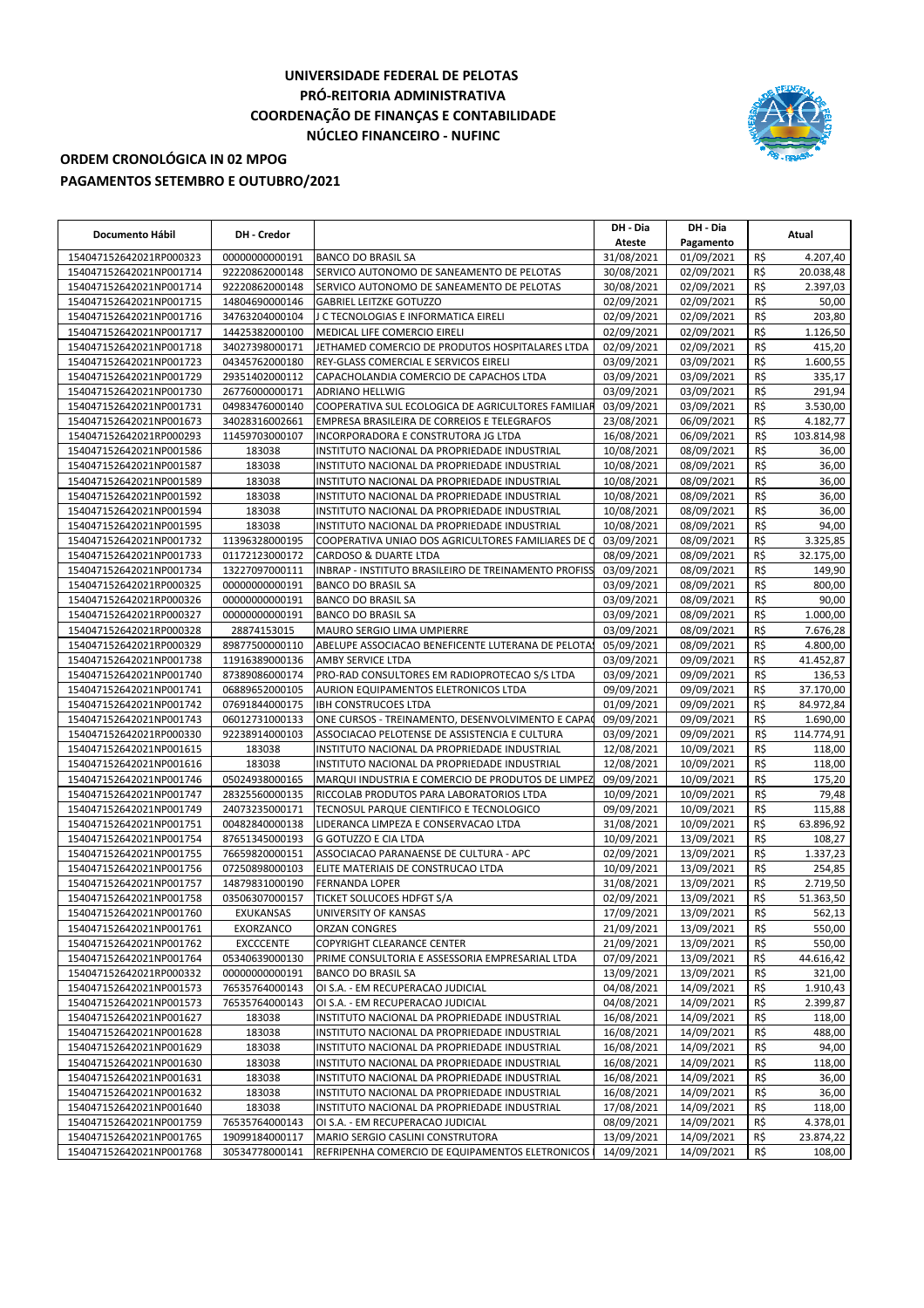| 154047152642021NP001771<br>01844768000104<br>AMBIENTUUS TECNOLOGIA AMBIENTAL EIRELI<br>10/09/2021<br>14/09/2021<br>R\$<br>3.612,02<br>R\$<br>00577539035<br>14/09/2021<br>14/09/2021<br>154047152642021NP001772<br>LIANE UCKER BOHMER<br>90430414000143<br>COOPERATIVA DOS APICULTORES E FRUTICULTORES DA ZON<br>14/09/2021<br>14/09/2021<br>R\$<br>154047152642021NP001776<br>R\$<br>154047152642021NP001777<br>15159381000123<br>COOPERATIVA AGROPECUARIA DE ARROIO DO PADRE - COO<br>14/09/2021<br>14/09/2021<br>3.137,50<br>R\$<br>154047152642021NP001780<br>08467115000100<br>COMPANHIA ESTADUAL DE DISTRIBUICAO DE ENERGIA ELET<br>02/09/2021<br>14/09/2021<br>29.113,95<br>R\$<br>154047152642021NP001782<br>04345762000180<br>REY-GLASS COMERCIAL E SERVICOS EIRELI<br>14/09/2021<br>14/09/2021<br>R\$<br>154047152642021NP001783<br>10783598000196<br>LINCOLN FERNANDO MACHADO DE SOUZA<br>14/09/2021<br>14/09/2021<br>R\$<br>154047152642021NP001784<br>LINCOLN FERNANDO MACHADO DE SOUZA<br>14/09/2021<br>14/09/2021<br>4.232,00<br>10783598000196<br>14/09/2021<br>R\$<br>90,00<br>154047152642021RP000333<br>00000000000191<br><b>BANCO DO BRASIL SA</b><br>14/09/2021<br>R\$<br>00000000000191<br><b>BANCO DO BRASIL SA</b><br>14/09/2021<br>14/09/2021<br>154047152642021RP000334<br>154047152642021NP001737<br>08467115000100<br>COMPANHIA ESTADUAL DE DISTRIBUICAO DE ENERGIA ELET<br>08/09/2021<br>15/09/2021<br>R\$<br>154047152642021NP001786<br><b>BASPRIX COMERCIO E SERVICOS EIRELI</b><br>14/09/2021<br>15/09/2021<br>R\$<br>564,00<br>10698323000154<br>154047152642021NP001787<br>04345762000180<br>REY-GLASS COMERCIAL E SERVICOS EIRELI<br>14/09/2021<br>15/09/2021<br>R\$<br>171,34<br>REY-GLASS COMERCIAL E SERVICOS EIRELI<br>R\$<br>154047152642021NP001788<br>04345762000180<br>14/09/2021<br>15/09/2021<br>154047152642021NP001789<br>16781363000141<br>SANIPORTO SERVICOS EM SANEAMENTO E GESTAO AMBIEN<br>15/09/2021<br>15/09/2021<br>R\$<br>R\$<br>154047152642021NP001790<br>08467115000100<br>COMPANHIA ESTADUAL DE DISTRIBUICAO DE ENERGIA ELET<br>08/09/2021<br>15/09/2021<br>124.296,56<br>154047152642021NP001791<br>08467115000100<br>COMPANHIA ESTADUAL DE DISTRIBUICAO DE ENERGIA ELET<br>08/09/2021<br>15/09/2021<br>R\$<br>135.519,52<br>R\$<br>15/09/2021<br>154047152642021NP001792<br>93740538000113<br>MEGA COMERCIAL ELETRICA LTDA<br>14/09/2021<br>R\$<br>154047152642021NP001793<br>32708161000120<br>PROLINE MATERIAL HOSPITALAR - EIRELI<br>14/09/2021<br>15/09/2021<br>R\$<br>154047152642021NP001794<br>08467115000100<br>COMPANHIA ESTADUAL DE DISTRIBUICAO DE ENERGIA ELET<br>01/09/2021<br>15/09/2021<br>10.708,06<br>15/09/2021<br>R\$<br>5.255,68<br>154047152642021NP001795<br>12130958000186<br>NADJA MARINA PIRES<br>15/09/2021<br>R\$<br>154047152642021NP001796<br>DT OFFICE - DISTRIBUIDOR DE ELETRONICOS EIRELI<br>15/09/2021<br>15/09/2021<br>30019904000120<br>14/09/2021<br>15/09/2021<br>R\$<br>154047152642021NP001798<br>04101889000154<br>SULREDES SERVICOS EM INFORMATICA LTDA<br>R\$<br>154047152642021RP000337<br>24011673000105<br>CONSORCIO DE TRANSPORTE COLETIVO DE PELOTAS<br>14/09/2021<br>15/09/2021<br>R\$<br>154047152642021RP000339<br>60126798079<br>JOSE ALFONSO GOMEZ BUSTAMANTE<br>14/09/2021<br>15/09/2021<br>7.780,79<br>R\$<br>154047152642021NP001799<br>14480094000158<br>ROMATECH EQUIPAMENTOS DE INFORMATICA LTDA<br>15/09/2021<br>16/09/2021<br>17.550,00<br>154047152642021NP001800<br>15328829000195<br>WTL TURISMO E LOCACAO LTDA<br>15/09/2021<br>16/09/2021<br>R\$<br>WTL TURISMO E LOCACAO LTDA<br>10/09/2021<br>R\$<br>154047152642021NP001801<br>15328829000195<br>16/09/2021<br>154047152642021NP001802<br>10439655000114<br>PEDRO REGINALDO DE ALBERNAZ FARIA E FAGUNDES LTDA<br>16/09/2021<br>16/09/2021<br>R\$<br>28.077,54<br>R\$<br>154047152642021RP000340<br>15/09/2021<br>16/09/2021<br>1.000,00<br>00000000000191<br><b>BANCO DO BRASIL SA</b><br>R\$<br>154047152642021RP000342<br>00000000000191<br><b>BANCO DO BRASIL SA</b><br>16/09/2021<br>16/09/2021<br>800,00<br>154047152642021NP001724<br>02558157000162<br>TELEFONICA BRASIL S.A.<br>27/08/2021<br>17/09/2021<br>R\$<br>27/08/2021<br>R\$<br>154047152642021NP001725<br>02558157000162<br>TELEFONICA BRASIL S.A.<br>17/09/2021<br>R\$<br>154047152642021NP001726<br>02558157000162<br>TELEFONICA BRASIL S.A.<br>27/08/2021<br>17/09/2021<br>R\$<br>154047152642021NP001727<br>02558157000162<br>TELEFONICA BRASIL S.A.<br>27/08/2021<br>17/09/2021<br>1.361,15<br>R\$<br>2.457,70<br>154047152642021NP001728<br>02558157000162<br>TELEFONICA BRASIL S.A.<br>27/08/2021<br>17/09/2021<br>R\$<br>154047152642021NP001803<br>08658622000113<br>J. J. VITALLI<br>16/09/2021<br>17/09/2021<br>108,40<br>17/09/2021<br>R\$<br>154047152642021NP001804<br>01172123000172<br>CARDOSO & DUARTE LTDA<br>17/09/2021<br>R\$<br>154047152642021NP001805<br>15328829000195<br>WTL TURISMO E LOCACAO LTDA<br>16/09/2021<br>17/09/2021<br>R\$<br>154047152642021NP001806<br>TECNOLOGIA, INFORMACAO E COMUNICACAO PARA TODOS<br>16/09/2021<br>17/09/2021<br>2.156,00<br>36113882000149<br>17/09/2021<br>R\$<br>2.418,40<br>154047152642021NP001807<br>10698323000154<br>BASPRIX COMERCIO E SERVICOS EIRELI<br>17/09/2021<br>35257760000163<br>LAB VISION - COMERCIO DE PRODUTOS LABORATORIAIS LTD<br>17/09/2021<br>R\$<br>490,00<br>154047152642021NP001808<br>17/09/2021<br>13/09/2021<br>R\$<br>22.312,07<br>154047152642021NP001818<br>92202498000193<br>HOSPITAL ESPIRITA DE PELOTAS<br>17/09/2021<br>154047152642021NP001819<br>90347840004539<br>TK ELEVADORES BRASIL LTDA<br>16/09/2021<br>17/09/2021<br>R\$<br>R\$<br>00000000000191<br><b>BANCO DO BRASIL SA</b><br>17/09/2021<br>17/09/2021<br>154047152642021RP000343<br>R\$<br>17/09/2021<br>17/09/2021<br><b>BANCO DO BRASIL SA</b><br>800,00<br>154047152642021RP000344<br>00000000000191<br>R\$<br>154047152642021RP000345<br>00000000000191<br><b>BANCO DO BRASIL SA</b><br>17/09/2021<br>17/09/2021<br>16.800,00<br>00000000000191<br>17/09/2021<br>17/09/2021<br>R\$<br>8.625,00<br>154047152642021RP000346<br><b>BANCO DO BRASIL SA</b><br>00000000000191<br>17/09/2021<br>17/09/2021<br>R\$<br>154047152642021RP000347<br><b>BANCO DO BRASIL SA</b><br>17/09/2021<br>154047152642021RP000348<br>00000000000191<br><b>BANCO DO BRASIL SA</b><br>17/09/2021<br>R\$<br>17/09/2021<br>17/09/2021<br>R\$<br>154047152642021RP000349<br>00000000000191<br><b>BANCO DO BRASIL SA</b><br>12.000,00<br>154047152642021RP000350<br>00000000000191<br><b>BANCO DO BRASIL SA</b><br>17/09/2021<br>17/09/2021<br>R\$<br>3.500,00<br>154047152642021RP000350<br>00000000000191<br><b>BANCO DO BRASIL SA</b><br>17/09/2021<br>17/09/2021<br>R\$<br>3.500,00<br>13/09/2021<br>21/09/2021<br>R\$<br>19.646,91<br>154047152642021NP001821<br>84968874000127<br>ALMAQ EQUIPAMENTOS PARA ESCRITORIO LIMITADA<br>11396328000195<br>COOPERATIVA UNIAO DOS AGRICULTORES FAMILIARES DE C<br>21/09/2021<br>21/09/2021<br>R\$<br>154047152642021NP001822<br>21/09/2021<br>21/09/2021<br>154047152642021NP001823<br>00577539035<br>R\$<br>LIANE UCKER BOHMER<br>154047152642021NP001824<br>32708161000120<br>PROLINE MATERIAL HOSPITALAR - EIRELI<br>21/09/2021<br>21/09/2021<br>R\$<br>3.552,04<br>154047152642021NP001825<br>BIDDEN COMERCIAL LTDA.<br>21/09/2021<br>21/09/2021<br>R\$<br>748,58<br>36181473000180<br>13227097000111<br>21/09/2021<br>21/09/2021<br>154047152642021NP001827<br>INBRAP - INSTITUTO BRASILEIRO DE TREINAMENTO PROFISS<br>R\$<br>149,90<br>154047152642021RP000351<br>00000000000191<br>BANCO DO BRASIL SA<br>17/09/2021<br>21/09/2021<br>R\$<br>154047152642021RP000352<br>00000000000191<br><b>BANCO DO BRASIL SA</b><br>17/09/2021<br>21/09/2021<br>R\$<br>154047152642021RP000353<br>00000000000191<br>BANCO DO BRASIL SA<br>17/09/2021<br>21/09/2021<br>R\$<br>00000000000191<br>17/09/2021<br>21/09/2021<br>R\$<br>38.841,00<br>154047152642021RP000354<br><b>BANCO DO BRASIL SA</b><br>00000000000191<br>17/09/2021<br>21/09/2021<br>R\$<br>154047152642021RP000355<br><b>BANCO DO BRASIL SA</b><br>1.800,00<br>00000000000191<br>17/09/2021<br>21/09/2021<br>R\$<br>14.000,00<br>154047152642021RP000356<br><b>BANCO DO BRASIL SA</b><br>154047152642021RP000357<br>00000000000191<br><b>BANCO DO BRASIL SA</b><br>16/09/2021<br>21/09/2021<br>R\$<br>154047152642021RP000358<br>00000000000191<br><b>BANCO DO BRASIL SA</b><br>17/09/2021<br>21/09/2021<br>R\$<br>154047152642021RP000359<br>00000000000191<br><b>BANCO DO BRASIL SA</b><br>17/09/2021<br>21/09/2021<br>R\$<br>21/09/2021<br>21/09/2021<br>154047152642021RP000360<br>00000000000191<br><b>BANCO DO BRASIL SA</b><br>R\$<br>90,00<br><b>BANCO DO BRASIL SA</b><br>17/09/2021<br>21/09/2021<br>R\$<br>307.200,00<br>154047152642021RP000361<br>00000000000191<br>15/09/2021<br>154047152642021NP001829<br>07777721000151<br>MENDES & LOPES PESQUISA, TREINAMENTO E EVENTOS LTD<br>22/09/2021<br>R\$<br>1.213,37<br>154047152642021NP001830<br>08202514000131<br>NILSON THOMAZ SILVA SANCHOTENE JUNIOR<br>21/09/2021<br>22/09/2021<br>R\$<br>154047152642021NP001831<br>10942831000136<br>21/09/2021<br>R\$<br>COMERCIAL VANGUARDEIRA EIRELI<br>22/09/2021<br>154047152642021RP000364<br>00000000000191<br><b>BANCO DO BRASIL SA</b><br>21/09/2021<br>22/09/2021<br>R\$ | 154047152642021NP001769 | 32708161000120 | PROLINE MATERIAL HOSPITALAR - EIRELI | 14/09/2021 | 14/09/2021 | R\$ | 106,28     |
|--------------------------------------------------------------------------------------------------------------------------------------------------------------------------------------------------------------------------------------------------------------------------------------------------------------------------------------------------------------------------------------------------------------------------------------------------------------------------------------------------------------------------------------------------------------------------------------------------------------------------------------------------------------------------------------------------------------------------------------------------------------------------------------------------------------------------------------------------------------------------------------------------------------------------------------------------------------------------------------------------------------------------------------------------------------------------------------------------------------------------------------------------------------------------------------------------------------------------------------------------------------------------------------------------------------------------------------------------------------------------------------------------------------------------------------------------------------------------------------------------------------------------------------------------------------------------------------------------------------------------------------------------------------------------------------------------------------------------------------------------------------------------------------------------------------------------------------------------------------------------------------------------------------------------------------------------------------------------------------------------------------------------------------------------------------------------------------------------------------------------------------------------------------------------------------------------------------------------------------------------------------------------------------------------------------------------------------------------------------------------------------------------------------------------------------------------------------------------------------------------------------------------------------------------------------------------------------------------------------------------------------------------------------------------------------------------------------------------------------------------------------------------------------------------------------------------------------------------------------------------------------------------------------------------------------------------------------------------------------------------------------------------------------------------------------------------------------------------------------------------------------------------------------------------------------------------------------------------------------------------------------------------------------------------------------------------------------------------------------------------------------------------------------------------------------------------------------------------------------------------------------------------------------------------------------------------------------------------------------------------------------------------------------------------------------------------------------------------------------------------------------------------------------------------------------------------------------------------------------------------------------------------------------------------------------------------------------------------------------------------------------------------------------------------------------------------------------------------------------------------------------------------------------------------------------------------------------------------------------------------------------------------------------------------------------------------------------------------------------------------------------------------------------------------------------------------------------------------------------------------------------------------------------------------------------------------------------------------------------------------------------------------------------------------------------------------------------------------------------------------------------------------------------------------------------------------------------------------------------------------------------------------------------------------------------------------------------------------------------------------------------------------------------------------------------------------------------------------------------------------------------------------------------------------------------------------------------------------------------------------------------------------------------------------------------------------------------------------------------------------------------------------------------------------------------------------------------------------------------------------------------------------------------------------------------------------------------------------------------------------------------------------------------------------------------------------------------------------------------------------------------------------------------------------------------------------------------------------------------------------------------------------------------------------------------------------------------------------------------------------------------------------------------------------------------------------------------------------------------------------------------------------------------------------------------------------------------------------------------------------------------------------------------------------------------------------------------------------------------------------------------------------------------------------------------------------------------------------------------------------------------------------------------------------------------------------------------------------------------------------------------------------------------------------------------------------------------------------------------------------------------------------------------------------------------------------------------------------------------------------------------------------------------------------------------------------------------------------------------------------------------------------------------------------------------------------------------------------------------------------------------------------------------------------------------------------------------------------------------------------------------------------------------------------------------------------------------------------------------------------------------------------------------------------------------------------------------------------------------------------------------------------------------------------------------------------------------------------------------------------------------------------------------------------------------------------------------------------------------------------------------------------------------------------------------------------------------------------------------------------------------------------------------------------------------------------------------------------------------------------------------------------------------------------------------------------------------------------------------------------------------------------------------------------------------------------------------------------------------------------------------------------------------------------------------------------------------------------------------------------------------------------------------------------------------------------------------------------------------------------------------------------------------------------------------------------------------------------------------------------------------------------------------------------------------------------------------------------------------------------------------------------------------------------------------------------------------------------------------------------------------------------------------------------------------------------------------------------------------------------------------------------------------------------------------------------------------------------------------------------------------------------------------------------------------------------------------------------------------------------------------------------------------------------------------------------------------------------------------------------------------------|-------------------------|----------------|--------------------------------------|------------|------------|-----|------------|
|                                                                                                                                                                                                                                                                                                                                                                                                                                                                                                                                                                                                                                                                                                                                                                                                                                                                                                                                                                                                                                                                                                                                                                                                                                                                                                                                                                                                                                                                                                                                                                                                                                                                                                                                                                                                                                                                                                                                                                                                                                                                                                                                                                                                                                                                                                                                                                                                                                                                                                                                                                                                                                                                                                                                                                                                                                                                                                                                                                                                                                                                                                                                                                                                                                                                                                                                                                                                                                                                                                                                                                                                                                                                                                                                                                                                                                                                                                                                                                                                                                                                                                                                                                                                                                                                                                                                                                                                                                                                                                                                                                                                                                                                                                                                                                                                                                                                                                                                                                                                                                                                                                                                                                                                                                                                                                                                                                                                                                                                                                                                                                                                                                                                                                                                                                                                                                                                                                                                                                                                                                                                                                                                                                                                                                                                                                                                                                                                                                                                                                                                                                                                                                                                                                                                                                                                                                                                                                                                                                                                                                                                                                                                                                                                                                                                                                                                                                                                                                                                                                                                                                                                                                                                                                                                                                                                                                                                                                                                                                                                                                                                                                                                                                                                                                                                                                                                                                                                                                                                                                                                                                                                                                                                                                                                                                                                                                                                                                                                                                                                                                                                                                                                                                                                                                                                                                                                                                                            |                         |                |                                      |            |            |     |            |
|                                                                                                                                                                                                                                                                                                                                                                                                                                                                                                                                                                                                                                                                                                                                                                                                                                                                                                                                                                                                                                                                                                                                                                                                                                                                                                                                                                                                                                                                                                                                                                                                                                                                                                                                                                                                                                                                                                                                                                                                                                                                                                                                                                                                                                                                                                                                                                                                                                                                                                                                                                                                                                                                                                                                                                                                                                                                                                                                                                                                                                                                                                                                                                                                                                                                                                                                                                                                                                                                                                                                                                                                                                                                                                                                                                                                                                                                                                                                                                                                                                                                                                                                                                                                                                                                                                                                                                                                                                                                                                                                                                                                                                                                                                                                                                                                                                                                                                                                                                                                                                                                                                                                                                                                                                                                                                                                                                                                                                                                                                                                                                                                                                                                                                                                                                                                                                                                                                                                                                                                                                                                                                                                                                                                                                                                                                                                                                                                                                                                                                                                                                                                                                                                                                                                                                                                                                                                                                                                                                                                                                                                                                                                                                                                                                                                                                                                                                                                                                                                                                                                                                                                                                                                                                                                                                                                                                                                                                                                                                                                                                                                                                                                                                                                                                                                                                                                                                                                                                                                                                                                                                                                                                                                                                                                                                                                                                                                                                                                                                                                                                                                                                                                                                                                                                                                                                                                                                                            |                         |                |                                      |            |            |     |            |
|                                                                                                                                                                                                                                                                                                                                                                                                                                                                                                                                                                                                                                                                                                                                                                                                                                                                                                                                                                                                                                                                                                                                                                                                                                                                                                                                                                                                                                                                                                                                                                                                                                                                                                                                                                                                                                                                                                                                                                                                                                                                                                                                                                                                                                                                                                                                                                                                                                                                                                                                                                                                                                                                                                                                                                                                                                                                                                                                                                                                                                                                                                                                                                                                                                                                                                                                                                                                                                                                                                                                                                                                                                                                                                                                                                                                                                                                                                                                                                                                                                                                                                                                                                                                                                                                                                                                                                                                                                                                                                                                                                                                                                                                                                                                                                                                                                                                                                                                                                                                                                                                                                                                                                                                                                                                                                                                                                                                                                                                                                                                                                                                                                                                                                                                                                                                                                                                                                                                                                                                                                                                                                                                                                                                                                                                                                                                                                                                                                                                                                                                                                                                                                                                                                                                                                                                                                                                                                                                                                                                                                                                                                                                                                                                                                                                                                                                                                                                                                                                                                                                                                                                                                                                                                                                                                                                                                                                                                                                                                                                                                                                                                                                                                                                                                                                                                                                                                                                                                                                                                                                                                                                                                                                                                                                                                                                                                                                                                                                                                                                                                                                                                                                                                                                                                                                                                                                                                                            |                         |                |                                      |            |            |     | 1.896,12   |
|                                                                                                                                                                                                                                                                                                                                                                                                                                                                                                                                                                                                                                                                                                                                                                                                                                                                                                                                                                                                                                                                                                                                                                                                                                                                                                                                                                                                                                                                                                                                                                                                                                                                                                                                                                                                                                                                                                                                                                                                                                                                                                                                                                                                                                                                                                                                                                                                                                                                                                                                                                                                                                                                                                                                                                                                                                                                                                                                                                                                                                                                                                                                                                                                                                                                                                                                                                                                                                                                                                                                                                                                                                                                                                                                                                                                                                                                                                                                                                                                                                                                                                                                                                                                                                                                                                                                                                                                                                                                                                                                                                                                                                                                                                                                                                                                                                                                                                                                                                                                                                                                                                                                                                                                                                                                                                                                                                                                                                                                                                                                                                                                                                                                                                                                                                                                                                                                                                                                                                                                                                                                                                                                                                                                                                                                                                                                                                                                                                                                                                                                                                                                                                                                                                                                                                                                                                                                                                                                                                                                                                                                                                                                                                                                                                                                                                                                                                                                                                                                                                                                                                                                                                                                                                                                                                                                                                                                                                                                                                                                                                                                                                                                                                                                                                                                                                                                                                                                                                                                                                                                                                                                                                                                                                                                                                                                                                                                                                                                                                                                                                                                                                                                                                                                                                                                                                                                                                                            |                         |                |                                      |            |            |     | 3.137,50   |
|                                                                                                                                                                                                                                                                                                                                                                                                                                                                                                                                                                                                                                                                                                                                                                                                                                                                                                                                                                                                                                                                                                                                                                                                                                                                                                                                                                                                                                                                                                                                                                                                                                                                                                                                                                                                                                                                                                                                                                                                                                                                                                                                                                                                                                                                                                                                                                                                                                                                                                                                                                                                                                                                                                                                                                                                                                                                                                                                                                                                                                                                                                                                                                                                                                                                                                                                                                                                                                                                                                                                                                                                                                                                                                                                                                                                                                                                                                                                                                                                                                                                                                                                                                                                                                                                                                                                                                                                                                                                                                                                                                                                                                                                                                                                                                                                                                                                                                                                                                                                                                                                                                                                                                                                                                                                                                                                                                                                                                                                                                                                                                                                                                                                                                                                                                                                                                                                                                                                                                                                                                                                                                                                                                                                                                                                                                                                                                                                                                                                                                                                                                                                                                                                                                                                                                                                                                                                                                                                                                                                                                                                                                                                                                                                                                                                                                                                                                                                                                                                                                                                                                                                                                                                                                                                                                                                                                                                                                                                                                                                                                                                                                                                                                                                                                                                                                                                                                                                                                                                                                                                                                                                                                                                                                                                                                                                                                                                                                                                                                                                                                                                                                                                                                                                                                                                                                                                                                                            |                         |                |                                      |            |            |     |            |
|                                                                                                                                                                                                                                                                                                                                                                                                                                                                                                                                                                                                                                                                                                                                                                                                                                                                                                                                                                                                                                                                                                                                                                                                                                                                                                                                                                                                                                                                                                                                                                                                                                                                                                                                                                                                                                                                                                                                                                                                                                                                                                                                                                                                                                                                                                                                                                                                                                                                                                                                                                                                                                                                                                                                                                                                                                                                                                                                                                                                                                                                                                                                                                                                                                                                                                                                                                                                                                                                                                                                                                                                                                                                                                                                                                                                                                                                                                                                                                                                                                                                                                                                                                                                                                                                                                                                                                                                                                                                                                                                                                                                                                                                                                                                                                                                                                                                                                                                                                                                                                                                                                                                                                                                                                                                                                                                                                                                                                                                                                                                                                                                                                                                                                                                                                                                                                                                                                                                                                                                                                                                                                                                                                                                                                                                                                                                                                                                                                                                                                                                                                                                                                                                                                                                                                                                                                                                                                                                                                                                                                                                                                                                                                                                                                                                                                                                                                                                                                                                                                                                                                                                                                                                                                                                                                                                                                                                                                                                                                                                                                                                                                                                                                                                                                                                                                                                                                                                                                                                                                                                                                                                                                                                                                                                                                                                                                                                                                                                                                                                                                                                                                                                                                                                                                                                                                                                                                                            |                         |                |                                      |            |            |     |            |
|                                                                                                                                                                                                                                                                                                                                                                                                                                                                                                                                                                                                                                                                                                                                                                                                                                                                                                                                                                                                                                                                                                                                                                                                                                                                                                                                                                                                                                                                                                                                                                                                                                                                                                                                                                                                                                                                                                                                                                                                                                                                                                                                                                                                                                                                                                                                                                                                                                                                                                                                                                                                                                                                                                                                                                                                                                                                                                                                                                                                                                                                                                                                                                                                                                                                                                                                                                                                                                                                                                                                                                                                                                                                                                                                                                                                                                                                                                                                                                                                                                                                                                                                                                                                                                                                                                                                                                                                                                                                                                                                                                                                                                                                                                                                                                                                                                                                                                                                                                                                                                                                                                                                                                                                                                                                                                                                                                                                                                                                                                                                                                                                                                                                                                                                                                                                                                                                                                                                                                                                                                                                                                                                                                                                                                                                                                                                                                                                                                                                                                                                                                                                                                                                                                                                                                                                                                                                                                                                                                                                                                                                                                                                                                                                                                                                                                                                                                                                                                                                                                                                                                                                                                                                                                                                                                                                                                                                                                                                                                                                                                                                                                                                                                                                                                                                                                                                                                                                                                                                                                                                                                                                                                                                                                                                                                                                                                                                                                                                                                                                                                                                                                                                                                                                                                                                                                                                                                                            |                         |                |                                      |            |            |     |            |
|                                                                                                                                                                                                                                                                                                                                                                                                                                                                                                                                                                                                                                                                                                                                                                                                                                                                                                                                                                                                                                                                                                                                                                                                                                                                                                                                                                                                                                                                                                                                                                                                                                                                                                                                                                                                                                                                                                                                                                                                                                                                                                                                                                                                                                                                                                                                                                                                                                                                                                                                                                                                                                                                                                                                                                                                                                                                                                                                                                                                                                                                                                                                                                                                                                                                                                                                                                                                                                                                                                                                                                                                                                                                                                                                                                                                                                                                                                                                                                                                                                                                                                                                                                                                                                                                                                                                                                                                                                                                                                                                                                                                                                                                                                                                                                                                                                                                                                                                                                                                                                                                                                                                                                                                                                                                                                                                                                                                                                                                                                                                                                                                                                                                                                                                                                                                                                                                                                                                                                                                                                                                                                                                                                                                                                                                                                                                                                                                                                                                                                                                                                                                                                                                                                                                                                                                                                                                                                                                                                                                                                                                                                                                                                                                                                                                                                                                                                                                                                                                                                                                                                                                                                                                                                                                                                                                                                                                                                                                                                                                                                                                                                                                                                                                                                                                                                                                                                                                                                                                                                                                                                                                                                                                                                                                                                                                                                                                                                                                                                                                                                                                                                                                                                                                                                                                                                                                                                                            |                         |                |                                      |            |            |     | 52,00      |
|                                                                                                                                                                                                                                                                                                                                                                                                                                                                                                                                                                                                                                                                                                                                                                                                                                                                                                                                                                                                                                                                                                                                                                                                                                                                                                                                                                                                                                                                                                                                                                                                                                                                                                                                                                                                                                                                                                                                                                                                                                                                                                                                                                                                                                                                                                                                                                                                                                                                                                                                                                                                                                                                                                                                                                                                                                                                                                                                                                                                                                                                                                                                                                                                                                                                                                                                                                                                                                                                                                                                                                                                                                                                                                                                                                                                                                                                                                                                                                                                                                                                                                                                                                                                                                                                                                                                                                                                                                                                                                                                                                                                                                                                                                                                                                                                                                                                                                                                                                                                                                                                                                                                                                                                                                                                                                                                                                                                                                                                                                                                                                                                                                                                                                                                                                                                                                                                                                                                                                                                                                                                                                                                                                                                                                                                                                                                                                                                                                                                                                                                                                                                                                                                                                                                                                                                                                                                                                                                                                                                                                                                                                                                                                                                                                                                                                                                                                                                                                                                                                                                                                                                                                                                                                                                                                                                                                                                                                                                                                                                                                                                                                                                                                                                                                                                                                                                                                                                                                                                                                                                                                                                                                                                                                                                                                                                                                                                                                                                                                                                                                                                                                                                                                                                                                                                                                                                                                                            |                         |                |                                      |            |            |     | 13.860,00  |
|                                                                                                                                                                                                                                                                                                                                                                                                                                                                                                                                                                                                                                                                                                                                                                                                                                                                                                                                                                                                                                                                                                                                                                                                                                                                                                                                                                                                                                                                                                                                                                                                                                                                                                                                                                                                                                                                                                                                                                                                                                                                                                                                                                                                                                                                                                                                                                                                                                                                                                                                                                                                                                                                                                                                                                                                                                                                                                                                                                                                                                                                                                                                                                                                                                                                                                                                                                                                                                                                                                                                                                                                                                                                                                                                                                                                                                                                                                                                                                                                                                                                                                                                                                                                                                                                                                                                                                                                                                                                                                                                                                                                                                                                                                                                                                                                                                                                                                                                                                                                                                                                                                                                                                                                                                                                                                                                                                                                                                                                                                                                                                                                                                                                                                                                                                                                                                                                                                                                                                                                                                                                                                                                                                                                                                                                                                                                                                                                                                                                                                                                                                                                                                                                                                                                                                                                                                                                                                                                                                                                                                                                                                                                                                                                                                                                                                                                                                                                                                                                                                                                                                                                                                                                                                                                                                                                                                                                                                                                                                                                                                                                                                                                                                                                                                                                                                                                                                                                                                                                                                                                                                                                                                                                                                                                                                                                                                                                                                                                                                                                                                                                                                                                                                                                                                                                                                                                                                                            |                         |                |                                      |            |            |     |            |
|                                                                                                                                                                                                                                                                                                                                                                                                                                                                                                                                                                                                                                                                                                                                                                                                                                                                                                                                                                                                                                                                                                                                                                                                                                                                                                                                                                                                                                                                                                                                                                                                                                                                                                                                                                                                                                                                                                                                                                                                                                                                                                                                                                                                                                                                                                                                                                                                                                                                                                                                                                                                                                                                                                                                                                                                                                                                                                                                                                                                                                                                                                                                                                                                                                                                                                                                                                                                                                                                                                                                                                                                                                                                                                                                                                                                                                                                                                                                                                                                                                                                                                                                                                                                                                                                                                                                                                                                                                                                                                                                                                                                                                                                                                                                                                                                                                                                                                                                                                                                                                                                                                                                                                                                                                                                                                                                                                                                                                                                                                                                                                                                                                                                                                                                                                                                                                                                                                                                                                                                                                                                                                                                                                                                                                                                                                                                                                                                                                                                                                                                                                                                                                                                                                                                                                                                                                                                                                                                                                                                                                                                                                                                                                                                                                                                                                                                                                                                                                                                                                                                                                                                                                                                                                                                                                                                                                                                                                                                                                                                                                                                                                                                                                                                                                                                                                                                                                                                                                                                                                                                                                                                                                                                                                                                                                                                                                                                                                                                                                                                                                                                                                                                                                                                                                                                                                                                                                                            |                         |                |                                      |            |            |     |            |
|                                                                                                                                                                                                                                                                                                                                                                                                                                                                                                                                                                                                                                                                                                                                                                                                                                                                                                                                                                                                                                                                                                                                                                                                                                                                                                                                                                                                                                                                                                                                                                                                                                                                                                                                                                                                                                                                                                                                                                                                                                                                                                                                                                                                                                                                                                                                                                                                                                                                                                                                                                                                                                                                                                                                                                                                                                                                                                                                                                                                                                                                                                                                                                                                                                                                                                                                                                                                                                                                                                                                                                                                                                                                                                                                                                                                                                                                                                                                                                                                                                                                                                                                                                                                                                                                                                                                                                                                                                                                                                                                                                                                                                                                                                                                                                                                                                                                                                                                                                                                                                                                                                                                                                                                                                                                                                                                                                                                                                                                                                                                                                                                                                                                                                                                                                                                                                                                                                                                                                                                                                                                                                                                                                                                                                                                                                                                                                                                                                                                                                                                                                                                                                                                                                                                                                                                                                                                                                                                                                                                                                                                                                                                                                                                                                                                                                                                                                                                                                                                                                                                                                                                                                                                                                                                                                                                                                                                                                                                                                                                                                                                                                                                                                                                                                                                                                                                                                                                                                                                                                                                                                                                                                                                                                                                                                                                                                                                                                                                                                                                                                                                                                                                                                                                                                                                                                                                                                                            |                         |                |                                      |            |            |     |            |
|                                                                                                                                                                                                                                                                                                                                                                                                                                                                                                                                                                                                                                                                                                                                                                                                                                                                                                                                                                                                                                                                                                                                                                                                                                                                                                                                                                                                                                                                                                                                                                                                                                                                                                                                                                                                                                                                                                                                                                                                                                                                                                                                                                                                                                                                                                                                                                                                                                                                                                                                                                                                                                                                                                                                                                                                                                                                                                                                                                                                                                                                                                                                                                                                                                                                                                                                                                                                                                                                                                                                                                                                                                                                                                                                                                                                                                                                                                                                                                                                                                                                                                                                                                                                                                                                                                                                                                                                                                                                                                                                                                                                                                                                                                                                                                                                                                                                                                                                                                                                                                                                                                                                                                                                                                                                                                                                                                                                                                                                                                                                                                                                                                                                                                                                                                                                                                                                                                                                                                                                                                                                                                                                                                                                                                                                                                                                                                                                                                                                                                                                                                                                                                                                                                                                                                                                                                                                                                                                                                                                                                                                                                                                                                                                                                                                                                                                                                                                                                                                                                                                                                                                                                                                                                                                                                                                                                                                                                                                                                                                                                                                                                                                                                                                                                                                                                                                                                                                                                                                                                                                                                                                                                                                                                                                                                                                                                                                                                                                                                                                                                                                                                                                                                                                                                                                                                                                                                                            |                         |                |                                      |            |            |     | 1.000,00   |
|                                                                                                                                                                                                                                                                                                                                                                                                                                                                                                                                                                                                                                                                                                                                                                                                                                                                                                                                                                                                                                                                                                                                                                                                                                                                                                                                                                                                                                                                                                                                                                                                                                                                                                                                                                                                                                                                                                                                                                                                                                                                                                                                                                                                                                                                                                                                                                                                                                                                                                                                                                                                                                                                                                                                                                                                                                                                                                                                                                                                                                                                                                                                                                                                                                                                                                                                                                                                                                                                                                                                                                                                                                                                                                                                                                                                                                                                                                                                                                                                                                                                                                                                                                                                                                                                                                                                                                                                                                                                                                                                                                                                                                                                                                                                                                                                                                                                                                                                                                                                                                                                                                                                                                                                                                                                                                                                                                                                                                                                                                                                                                                                                                                                                                                                                                                                                                                                                                                                                                                                                                                                                                                                                                                                                                                                                                                                                                                                                                                                                                                                                                                                                                                                                                                                                                                                                                                                                                                                                                                                                                                                                                                                                                                                                                                                                                                                                                                                                                                                                                                                                                                                                                                                                                                                                                                                                                                                                                                                                                                                                                                                                                                                                                                                                                                                                                                                                                                                                                                                                                                                                                                                                                                                                                                                                                                                                                                                                                                                                                                                                                                                                                                                                                                                                                                                                                                                                                                            |                         |                |                                      |            |            |     | 180.898,38 |
|                                                                                                                                                                                                                                                                                                                                                                                                                                                                                                                                                                                                                                                                                                                                                                                                                                                                                                                                                                                                                                                                                                                                                                                                                                                                                                                                                                                                                                                                                                                                                                                                                                                                                                                                                                                                                                                                                                                                                                                                                                                                                                                                                                                                                                                                                                                                                                                                                                                                                                                                                                                                                                                                                                                                                                                                                                                                                                                                                                                                                                                                                                                                                                                                                                                                                                                                                                                                                                                                                                                                                                                                                                                                                                                                                                                                                                                                                                                                                                                                                                                                                                                                                                                                                                                                                                                                                                                                                                                                                                                                                                                                                                                                                                                                                                                                                                                                                                                                                                                                                                                                                                                                                                                                                                                                                                                                                                                                                                                                                                                                                                                                                                                                                                                                                                                                                                                                                                                                                                                                                                                                                                                                                                                                                                                                                                                                                                                                                                                                                                                                                                                                                                                                                                                                                                                                                                                                                                                                                                                                                                                                                                                                                                                                                                                                                                                                                                                                                                                                                                                                                                                                                                                                                                                                                                                                                                                                                                                                                                                                                                                                                                                                                                                                                                                                                                                                                                                                                                                                                                                                                                                                                                                                                                                                                                                                                                                                                                                                                                                                                                                                                                                                                                                                                                                                                                                                                                                            |                         |                |                                      |            |            |     |            |
|                                                                                                                                                                                                                                                                                                                                                                                                                                                                                                                                                                                                                                                                                                                                                                                                                                                                                                                                                                                                                                                                                                                                                                                                                                                                                                                                                                                                                                                                                                                                                                                                                                                                                                                                                                                                                                                                                                                                                                                                                                                                                                                                                                                                                                                                                                                                                                                                                                                                                                                                                                                                                                                                                                                                                                                                                                                                                                                                                                                                                                                                                                                                                                                                                                                                                                                                                                                                                                                                                                                                                                                                                                                                                                                                                                                                                                                                                                                                                                                                                                                                                                                                                                                                                                                                                                                                                                                                                                                                                                                                                                                                                                                                                                                                                                                                                                                                                                                                                                                                                                                                                                                                                                                                                                                                                                                                                                                                                                                                                                                                                                                                                                                                                                                                                                                                                                                                                                                                                                                                                                                                                                                                                                                                                                                                                                                                                                                                                                                                                                                                                                                                                                                                                                                                                                                                                                                                                                                                                                                                                                                                                                                                                                                                                                                                                                                                                                                                                                                                                                                                                                                                                                                                                                                                                                                                                                                                                                                                                                                                                                                                                                                                                                                                                                                                                                                                                                                                                                                                                                                                                                                                                                                                                                                                                                                                                                                                                                                                                                                                                                                                                                                                                                                                                                                                                                                                                                                            |                         |                |                                      |            |            |     |            |
|                                                                                                                                                                                                                                                                                                                                                                                                                                                                                                                                                                                                                                                                                                                                                                                                                                                                                                                                                                                                                                                                                                                                                                                                                                                                                                                                                                                                                                                                                                                                                                                                                                                                                                                                                                                                                                                                                                                                                                                                                                                                                                                                                                                                                                                                                                                                                                                                                                                                                                                                                                                                                                                                                                                                                                                                                                                                                                                                                                                                                                                                                                                                                                                                                                                                                                                                                                                                                                                                                                                                                                                                                                                                                                                                                                                                                                                                                                                                                                                                                                                                                                                                                                                                                                                                                                                                                                                                                                                                                                                                                                                                                                                                                                                                                                                                                                                                                                                                                                                                                                                                                                                                                                                                                                                                                                                                                                                                                                                                                                                                                                                                                                                                                                                                                                                                                                                                                                                                                                                                                                                                                                                                                                                                                                                                                                                                                                                                                                                                                                                                                                                                                                                                                                                                                                                                                                                                                                                                                                                                                                                                                                                                                                                                                                                                                                                                                                                                                                                                                                                                                                                                                                                                                                                                                                                                                                                                                                                                                                                                                                                                                                                                                                                                                                                                                                                                                                                                                                                                                                                                                                                                                                                                                                                                                                                                                                                                                                                                                                                                                                                                                                                                                                                                                                                                                                                                                                                            |                         |                |                                      |            |            |     |            |
|                                                                                                                                                                                                                                                                                                                                                                                                                                                                                                                                                                                                                                                                                                                                                                                                                                                                                                                                                                                                                                                                                                                                                                                                                                                                                                                                                                                                                                                                                                                                                                                                                                                                                                                                                                                                                                                                                                                                                                                                                                                                                                                                                                                                                                                                                                                                                                                                                                                                                                                                                                                                                                                                                                                                                                                                                                                                                                                                                                                                                                                                                                                                                                                                                                                                                                                                                                                                                                                                                                                                                                                                                                                                                                                                                                                                                                                                                                                                                                                                                                                                                                                                                                                                                                                                                                                                                                                                                                                                                                                                                                                                                                                                                                                                                                                                                                                                                                                                                                                                                                                                                                                                                                                                                                                                                                                                                                                                                                                                                                                                                                                                                                                                                                                                                                                                                                                                                                                                                                                                                                                                                                                                                                                                                                                                                                                                                                                                                                                                                                                                                                                                                                                                                                                                                                                                                                                                                                                                                                                                                                                                                                                                                                                                                                                                                                                                                                                                                                                                                                                                                                                                                                                                                                                                                                                                                                                                                                                                                                                                                                                                                                                                                                                                                                                                                                                                                                                                                                                                                                                                                                                                                                                                                                                                                                                                                                                                                                                                                                                                                                                                                                                                                                                                                                                                                                                                                                                            |                         |                |                                      |            |            |     | 474,36     |
|                                                                                                                                                                                                                                                                                                                                                                                                                                                                                                                                                                                                                                                                                                                                                                                                                                                                                                                                                                                                                                                                                                                                                                                                                                                                                                                                                                                                                                                                                                                                                                                                                                                                                                                                                                                                                                                                                                                                                                                                                                                                                                                                                                                                                                                                                                                                                                                                                                                                                                                                                                                                                                                                                                                                                                                                                                                                                                                                                                                                                                                                                                                                                                                                                                                                                                                                                                                                                                                                                                                                                                                                                                                                                                                                                                                                                                                                                                                                                                                                                                                                                                                                                                                                                                                                                                                                                                                                                                                                                                                                                                                                                                                                                                                                                                                                                                                                                                                                                                                                                                                                                                                                                                                                                                                                                                                                                                                                                                                                                                                                                                                                                                                                                                                                                                                                                                                                                                                                                                                                                                                                                                                                                                                                                                                                                                                                                                                                                                                                                                                                                                                                                                                                                                                                                                                                                                                                                                                                                                                                                                                                                                                                                                                                                                                                                                                                                                                                                                                                                                                                                                                                                                                                                                                                                                                                                                                                                                                                                                                                                                                                                                                                                                                                                                                                                                                                                                                                                                                                                                                                                                                                                                                                                                                                                                                                                                                                                                                                                                                                                                                                                                                                                                                                                                                                                                                                                                                            |                         |                |                                      |            |            |     | 6.193,86   |
|                                                                                                                                                                                                                                                                                                                                                                                                                                                                                                                                                                                                                                                                                                                                                                                                                                                                                                                                                                                                                                                                                                                                                                                                                                                                                                                                                                                                                                                                                                                                                                                                                                                                                                                                                                                                                                                                                                                                                                                                                                                                                                                                                                                                                                                                                                                                                                                                                                                                                                                                                                                                                                                                                                                                                                                                                                                                                                                                                                                                                                                                                                                                                                                                                                                                                                                                                                                                                                                                                                                                                                                                                                                                                                                                                                                                                                                                                                                                                                                                                                                                                                                                                                                                                                                                                                                                                                                                                                                                                                                                                                                                                                                                                                                                                                                                                                                                                                                                                                                                                                                                                                                                                                                                                                                                                                                                                                                                                                                                                                                                                                                                                                                                                                                                                                                                                                                                                                                                                                                                                                                                                                                                                                                                                                                                                                                                                                                                                                                                                                                                                                                                                                                                                                                                                                                                                                                                                                                                                                                                                                                                                                                                                                                                                                                                                                                                                                                                                                                                                                                                                                                                                                                                                                                                                                                                                                                                                                                                                                                                                                                                                                                                                                                                                                                                                                                                                                                                                                                                                                                                                                                                                                                                                                                                                                                                                                                                                                                                                                                                                                                                                                                                                                                                                                                                                                                                                                                            |                         |                |                                      |            |            |     |            |
|                                                                                                                                                                                                                                                                                                                                                                                                                                                                                                                                                                                                                                                                                                                                                                                                                                                                                                                                                                                                                                                                                                                                                                                                                                                                                                                                                                                                                                                                                                                                                                                                                                                                                                                                                                                                                                                                                                                                                                                                                                                                                                                                                                                                                                                                                                                                                                                                                                                                                                                                                                                                                                                                                                                                                                                                                                                                                                                                                                                                                                                                                                                                                                                                                                                                                                                                                                                                                                                                                                                                                                                                                                                                                                                                                                                                                                                                                                                                                                                                                                                                                                                                                                                                                                                                                                                                                                                                                                                                                                                                                                                                                                                                                                                                                                                                                                                                                                                                                                                                                                                                                                                                                                                                                                                                                                                                                                                                                                                                                                                                                                                                                                                                                                                                                                                                                                                                                                                                                                                                                                                                                                                                                                                                                                                                                                                                                                                                                                                                                                                                                                                                                                                                                                                                                                                                                                                                                                                                                                                                                                                                                                                                                                                                                                                                                                                                                                                                                                                                                                                                                                                                                                                                                                                                                                                                                                                                                                                                                                                                                                                                                                                                                                                                                                                                                                                                                                                                                                                                                                                                                                                                                                                                                                                                                                                                                                                                                                                                                                                                                                                                                                                                                                                                                                                                                                                                                                                            |                         |                |                                      |            |            |     |            |
|                                                                                                                                                                                                                                                                                                                                                                                                                                                                                                                                                                                                                                                                                                                                                                                                                                                                                                                                                                                                                                                                                                                                                                                                                                                                                                                                                                                                                                                                                                                                                                                                                                                                                                                                                                                                                                                                                                                                                                                                                                                                                                                                                                                                                                                                                                                                                                                                                                                                                                                                                                                                                                                                                                                                                                                                                                                                                                                                                                                                                                                                                                                                                                                                                                                                                                                                                                                                                                                                                                                                                                                                                                                                                                                                                                                                                                                                                                                                                                                                                                                                                                                                                                                                                                                                                                                                                                                                                                                                                                                                                                                                                                                                                                                                                                                                                                                                                                                                                                                                                                                                                                                                                                                                                                                                                                                                                                                                                                                                                                                                                                                                                                                                                                                                                                                                                                                                                                                                                                                                                                                                                                                                                                                                                                                                                                                                                                                                                                                                                                                                                                                                                                                                                                                                                                                                                                                                                                                                                                                                                                                                                                                                                                                                                                                                                                                                                                                                                                                                                                                                                                                                                                                                                                                                                                                                                                                                                                                                                                                                                                                                                                                                                                                                                                                                                                                                                                                                                                                                                                                                                                                                                                                                                                                                                                                                                                                                                                                                                                                                                                                                                                                                                                                                                                                                                                                                                                                            |                         |                |                                      |            |            |     |            |
|                                                                                                                                                                                                                                                                                                                                                                                                                                                                                                                                                                                                                                                                                                                                                                                                                                                                                                                                                                                                                                                                                                                                                                                                                                                                                                                                                                                                                                                                                                                                                                                                                                                                                                                                                                                                                                                                                                                                                                                                                                                                                                                                                                                                                                                                                                                                                                                                                                                                                                                                                                                                                                                                                                                                                                                                                                                                                                                                                                                                                                                                                                                                                                                                                                                                                                                                                                                                                                                                                                                                                                                                                                                                                                                                                                                                                                                                                                                                                                                                                                                                                                                                                                                                                                                                                                                                                                                                                                                                                                                                                                                                                                                                                                                                                                                                                                                                                                                                                                                                                                                                                                                                                                                                                                                                                                                                                                                                                                                                                                                                                                                                                                                                                                                                                                                                                                                                                                                                                                                                                                                                                                                                                                                                                                                                                                                                                                                                                                                                                                                                                                                                                                                                                                                                                                                                                                                                                                                                                                                                                                                                                                                                                                                                                                                                                                                                                                                                                                                                                                                                                                                                                                                                                                                                                                                                                                                                                                                                                                                                                                                                                                                                                                                                                                                                                                                                                                                                                                                                                                                                                                                                                                                                                                                                                                                                                                                                                                                                                                                                                                                                                                                                                                                                                                                                                                                                                                                            |                         |                |                                      |            |            |     | 10.500,00  |
|                                                                                                                                                                                                                                                                                                                                                                                                                                                                                                                                                                                                                                                                                                                                                                                                                                                                                                                                                                                                                                                                                                                                                                                                                                                                                                                                                                                                                                                                                                                                                                                                                                                                                                                                                                                                                                                                                                                                                                                                                                                                                                                                                                                                                                                                                                                                                                                                                                                                                                                                                                                                                                                                                                                                                                                                                                                                                                                                                                                                                                                                                                                                                                                                                                                                                                                                                                                                                                                                                                                                                                                                                                                                                                                                                                                                                                                                                                                                                                                                                                                                                                                                                                                                                                                                                                                                                                                                                                                                                                                                                                                                                                                                                                                                                                                                                                                                                                                                                                                                                                                                                                                                                                                                                                                                                                                                                                                                                                                                                                                                                                                                                                                                                                                                                                                                                                                                                                                                                                                                                                                                                                                                                                                                                                                                                                                                                                                                                                                                                                                                                                                                                                                                                                                                                                                                                                                                                                                                                                                                                                                                                                                                                                                                                                                                                                                                                                                                                                                                                                                                                                                                                                                                                                                                                                                                                                                                                                                                                                                                                                                                                                                                                                                                                                                                                                                                                                                                                                                                                                                                                                                                                                                                                                                                                                                                                                                                                                                                                                                                                                                                                                                                                                                                                                                                                                                                                                                            |                         |                |                                      |            |            |     | 458,55     |
|                                                                                                                                                                                                                                                                                                                                                                                                                                                                                                                                                                                                                                                                                                                                                                                                                                                                                                                                                                                                                                                                                                                                                                                                                                                                                                                                                                                                                                                                                                                                                                                                                                                                                                                                                                                                                                                                                                                                                                                                                                                                                                                                                                                                                                                                                                                                                                                                                                                                                                                                                                                                                                                                                                                                                                                                                                                                                                                                                                                                                                                                                                                                                                                                                                                                                                                                                                                                                                                                                                                                                                                                                                                                                                                                                                                                                                                                                                                                                                                                                                                                                                                                                                                                                                                                                                                                                                                                                                                                                                                                                                                                                                                                                                                                                                                                                                                                                                                                                                                                                                                                                                                                                                                                                                                                                                                                                                                                                                                                                                                                                                                                                                                                                                                                                                                                                                                                                                                                                                                                                                                                                                                                                                                                                                                                                                                                                                                                                                                                                                                                                                                                                                                                                                                                                                                                                                                                                                                                                                                                                                                                                                                                                                                                                                                                                                                                                                                                                                                                                                                                                                                                                                                                                                                                                                                                                                                                                                                                                                                                                                                                                                                                                                                                                                                                                                                                                                                                                                                                                                                                                                                                                                                                                                                                                                                                                                                                                                                                                                                                                                                                                                                                                                                                                                                                                                                                                                                            |                         |                |                                      |            |            |     |            |
|                                                                                                                                                                                                                                                                                                                                                                                                                                                                                                                                                                                                                                                                                                                                                                                                                                                                                                                                                                                                                                                                                                                                                                                                                                                                                                                                                                                                                                                                                                                                                                                                                                                                                                                                                                                                                                                                                                                                                                                                                                                                                                                                                                                                                                                                                                                                                                                                                                                                                                                                                                                                                                                                                                                                                                                                                                                                                                                                                                                                                                                                                                                                                                                                                                                                                                                                                                                                                                                                                                                                                                                                                                                                                                                                                                                                                                                                                                                                                                                                                                                                                                                                                                                                                                                                                                                                                                                                                                                                                                                                                                                                                                                                                                                                                                                                                                                                                                                                                                                                                                                                                                                                                                                                                                                                                                                                                                                                                                                                                                                                                                                                                                                                                                                                                                                                                                                                                                                                                                                                                                                                                                                                                                                                                                                                                                                                                                                                                                                                                                                                                                                                                                                                                                                                                                                                                                                                                                                                                                                                                                                                                                                                                                                                                                                                                                                                                                                                                                                                                                                                                                                                                                                                                                                                                                                                                                                                                                                                                                                                                                                                                                                                                                                                                                                                                                                                                                                                                                                                                                                                                                                                                                                                                                                                                                                                                                                                                                                                                                                                                                                                                                                                                                                                                                                                                                                                                                                            |                         |                |                                      |            |            |     |            |
|                                                                                                                                                                                                                                                                                                                                                                                                                                                                                                                                                                                                                                                                                                                                                                                                                                                                                                                                                                                                                                                                                                                                                                                                                                                                                                                                                                                                                                                                                                                                                                                                                                                                                                                                                                                                                                                                                                                                                                                                                                                                                                                                                                                                                                                                                                                                                                                                                                                                                                                                                                                                                                                                                                                                                                                                                                                                                                                                                                                                                                                                                                                                                                                                                                                                                                                                                                                                                                                                                                                                                                                                                                                                                                                                                                                                                                                                                                                                                                                                                                                                                                                                                                                                                                                                                                                                                                                                                                                                                                                                                                                                                                                                                                                                                                                                                                                                                                                                                                                                                                                                                                                                                                                                                                                                                                                                                                                                                                                                                                                                                                                                                                                                                                                                                                                                                                                                                                                                                                                                                                                                                                                                                                                                                                                                                                                                                                                                                                                                                                                                                                                                                                                                                                                                                                                                                                                                                                                                                                                                                                                                                                                                                                                                                                                                                                                                                                                                                                                                                                                                                                                                                                                                                                                                                                                                                                                                                                                                                                                                                                                                                                                                                                                                                                                                                                                                                                                                                                                                                                                                                                                                                                                                                                                                                                                                                                                                                                                                                                                                                                                                                                                                                                                                                                                                                                                                                                                            |                         |                |                                      |            |            |     |            |
|                                                                                                                                                                                                                                                                                                                                                                                                                                                                                                                                                                                                                                                                                                                                                                                                                                                                                                                                                                                                                                                                                                                                                                                                                                                                                                                                                                                                                                                                                                                                                                                                                                                                                                                                                                                                                                                                                                                                                                                                                                                                                                                                                                                                                                                                                                                                                                                                                                                                                                                                                                                                                                                                                                                                                                                                                                                                                                                                                                                                                                                                                                                                                                                                                                                                                                                                                                                                                                                                                                                                                                                                                                                                                                                                                                                                                                                                                                                                                                                                                                                                                                                                                                                                                                                                                                                                                                                                                                                                                                                                                                                                                                                                                                                                                                                                                                                                                                                                                                                                                                                                                                                                                                                                                                                                                                                                                                                                                                                                                                                                                                                                                                                                                                                                                                                                                                                                                                                                                                                                                                                                                                                                                                                                                                                                                                                                                                                                                                                                                                                                                                                                                                                                                                                                                                                                                                                                                                                                                                                                                                                                                                                                                                                                                                                                                                                                                                                                                                                                                                                                                                                                                                                                                                                                                                                                                                                                                                                                                                                                                                                                                                                                                                                                                                                                                                                                                                                                                                                                                                                                                                                                                                                                                                                                                                                                                                                                                                                                                                                                                                                                                                                                                                                                                                                                                                                                                                                            |                         |                |                                      |            |            |     | 2.734,50   |
|                                                                                                                                                                                                                                                                                                                                                                                                                                                                                                                                                                                                                                                                                                                                                                                                                                                                                                                                                                                                                                                                                                                                                                                                                                                                                                                                                                                                                                                                                                                                                                                                                                                                                                                                                                                                                                                                                                                                                                                                                                                                                                                                                                                                                                                                                                                                                                                                                                                                                                                                                                                                                                                                                                                                                                                                                                                                                                                                                                                                                                                                                                                                                                                                                                                                                                                                                                                                                                                                                                                                                                                                                                                                                                                                                                                                                                                                                                                                                                                                                                                                                                                                                                                                                                                                                                                                                                                                                                                                                                                                                                                                                                                                                                                                                                                                                                                                                                                                                                                                                                                                                                                                                                                                                                                                                                                                                                                                                                                                                                                                                                                                                                                                                                                                                                                                                                                                                                                                                                                                                                                                                                                                                                                                                                                                                                                                                                                                                                                                                                                                                                                                                                                                                                                                                                                                                                                                                                                                                                                                                                                                                                                                                                                                                                                                                                                                                                                                                                                                                                                                                                                                                                                                                                                                                                                                                                                                                                                                                                                                                                                                                                                                                                                                                                                                                                                                                                                                                                                                                                                                                                                                                                                                                                                                                                                                                                                                                                                                                                                                                                                                                                                                                                                                                                                                                                                                                                                            |                         |                |                                      |            |            |     | 1.157,13   |
|                                                                                                                                                                                                                                                                                                                                                                                                                                                                                                                                                                                                                                                                                                                                                                                                                                                                                                                                                                                                                                                                                                                                                                                                                                                                                                                                                                                                                                                                                                                                                                                                                                                                                                                                                                                                                                                                                                                                                                                                                                                                                                                                                                                                                                                                                                                                                                                                                                                                                                                                                                                                                                                                                                                                                                                                                                                                                                                                                                                                                                                                                                                                                                                                                                                                                                                                                                                                                                                                                                                                                                                                                                                                                                                                                                                                                                                                                                                                                                                                                                                                                                                                                                                                                                                                                                                                                                                                                                                                                                                                                                                                                                                                                                                                                                                                                                                                                                                                                                                                                                                                                                                                                                                                                                                                                                                                                                                                                                                                                                                                                                                                                                                                                                                                                                                                                                                                                                                                                                                                                                                                                                                                                                                                                                                                                                                                                                                                                                                                                                                                                                                                                                                                                                                                                                                                                                                                                                                                                                                                                                                                                                                                                                                                                                                                                                                                                                                                                                                                                                                                                                                                                                                                                                                                                                                                                                                                                                                                                                                                                                                                                                                                                                                                                                                                                                                                                                                                                                                                                                                                                                                                                                                                                                                                                                                                                                                                                                                                                                                                                                                                                                                                                                                                                                                                                                                                                                                            |                         |                |                                      |            |            |     | 5.852,00   |
|                                                                                                                                                                                                                                                                                                                                                                                                                                                                                                                                                                                                                                                                                                                                                                                                                                                                                                                                                                                                                                                                                                                                                                                                                                                                                                                                                                                                                                                                                                                                                                                                                                                                                                                                                                                                                                                                                                                                                                                                                                                                                                                                                                                                                                                                                                                                                                                                                                                                                                                                                                                                                                                                                                                                                                                                                                                                                                                                                                                                                                                                                                                                                                                                                                                                                                                                                                                                                                                                                                                                                                                                                                                                                                                                                                                                                                                                                                                                                                                                                                                                                                                                                                                                                                                                                                                                                                                                                                                                                                                                                                                                                                                                                                                                                                                                                                                                                                                                                                                                                                                                                                                                                                                                                                                                                                                                                                                                                                                                                                                                                                                                                                                                                                                                                                                                                                                                                                                                                                                                                                                                                                                                                                                                                                                                                                                                                                                                                                                                                                                                                                                                                                                                                                                                                                                                                                                                                                                                                                                                                                                                                                                                                                                                                                                                                                                                                                                                                                                                                                                                                                                                                                                                                                                                                                                                                                                                                                                                                                                                                                                                                                                                                                                                                                                                                                                                                                                                                                                                                                                                                                                                                                                                                                                                                                                                                                                                                                                                                                                                                                                                                                                                                                                                                                                                                                                                                                                            |                         |                |                                      |            |            |     |            |
|                                                                                                                                                                                                                                                                                                                                                                                                                                                                                                                                                                                                                                                                                                                                                                                                                                                                                                                                                                                                                                                                                                                                                                                                                                                                                                                                                                                                                                                                                                                                                                                                                                                                                                                                                                                                                                                                                                                                                                                                                                                                                                                                                                                                                                                                                                                                                                                                                                                                                                                                                                                                                                                                                                                                                                                                                                                                                                                                                                                                                                                                                                                                                                                                                                                                                                                                                                                                                                                                                                                                                                                                                                                                                                                                                                                                                                                                                                                                                                                                                                                                                                                                                                                                                                                                                                                                                                                                                                                                                                                                                                                                                                                                                                                                                                                                                                                                                                                                                                                                                                                                                                                                                                                                                                                                                                                                                                                                                                                                                                                                                                                                                                                                                                                                                                                                                                                                                                                                                                                                                                                                                                                                                                                                                                                                                                                                                                                                                                                                                                                                                                                                                                                                                                                                                                                                                                                                                                                                                                                                                                                                                                                                                                                                                                                                                                                                                                                                                                                                                                                                                                                                                                                                                                                                                                                                                                                                                                                                                                                                                                                                                                                                                                                                                                                                                                                                                                                                                                                                                                                                                                                                                                                                                                                                                                                                                                                                                                                                                                                                                                                                                                                                                                                                                                                                                                                                                                                            |                         |                |                                      |            |            |     |            |
|                                                                                                                                                                                                                                                                                                                                                                                                                                                                                                                                                                                                                                                                                                                                                                                                                                                                                                                                                                                                                                                                                                                                                                                                                                                                                                                                                                                                                                                                                                                                                                                                                                                                                                                                                                                                                                                                                                                                                                                                                                                                                                                                                                                                                                                                                                                                                                                                                                                                                                                                                                                                                                                                                                                                                                                                                                                                                                                                                                                                                                                                                                                                                                                                                                                                                                                                                                                                                                                                                                                                                                                                                                                                                                                                                                                                                                                                                                                                                                                                                                                                                                                                                                                                                                                                                                                                                                                                                                                                                                                                                                                                                                                                                                                                                                                                                                                                                                                                                                                                                                                                                                                                                                                                                                                                                                                                                                                                                                                                                                                                                                                                                                                                                                                                                                                                                                                                                                                                                                                                                                                                                                                                                                                                                                                                                                                                                                                                                                                                                                                                                                                                                                                                                                                                                                                                                                                                                                                                                                                                                                                                                                                                                                                                                                                                                                                                                                                                                                                                                                                                                                                                                                                                                                                                                                                                                                                                                                                                                                                                                                                                                                                                                                                                                                                                                                                                                                                                                                                                                                                                                                                                                                                                                                                                                                                                                                                                                                                                                                                                                                                                                                                                                                                                                                                                                                                                                                                            |                         |                |                                      |            |            |     |            |
|                                                                                                                                                                                                                                                                                                                                                                                                                                                                                                                                                                                                                                                                                                                                                                                                                                                                                                                                                                                                                                                                                                                                                                                                                                                                                                                                                                                                                                                                                                                                                                                                                                                                                                                                                                                                                                                                                                                                                                                                                                                                                                                                                                                                                                                                                                                                                                                                                                                                                                                                                                                                                                                                                                                                                                                                                                                                                                                                                                                                                                                                                                                                                                                                                                                                                                                                                                                                                                                                                                                                                                                                                                                                                                                                                                                                                                                                                                                                                                                                                                                                                                                                                                                                                                                                                                                                                                                                                                                                                                                                                                                                                                                                                                                                                                                                                                                                                                                                                                                                                                                                                                                                                                                                                                                                                                                                                                                                                                                                                                                                                                                                                                                                                                                                                                                                                                                                                                                                                                                                                                                                                                                                                                                                                                                                                                                                                                                                                                                                                                                                                                                                                                                                                                                                                                                                                                                                                                                                                                                                                                                                                                                                                                                                                                                                                                                                                                                                                                                                                                                                                                                                                                                                                                                                                                                                                                                                                                                                                                                                                                                                                                                                                                                                                                                                                                                                                                                                                                                                                                                                                                                                                                                                                                                                                                                                                                                                                                                                                                                                                                                                                                                                                                                                                                                                                                                                                                                            |                         |                |                                      |            |            |     | 836,02     |
|                                                                                                                                                                                                                                                                                                                                                                                                                                                                                                                                                                                                                                                                                                                                                                                                                                                                                                                                                                                                                                                                                                                                                                                                                                                                                                                                                                                                                                                                                                                                                                                                                                                                                                                                                                                                                                                                                                                                                                                                                                                                                                                                                                                                                                                                                                                                                                                                                                                                                                                                                                                                                                                                                                                                                                                                                                                                                                                                                                                                                                                                                                                                                                                                                                                                                                                                                                                                                                                                                                                                                                                                                                                                                                                                                                                                                                                                                                                                                                                                                                                                                                                                                                                                                                                                                                                                                                                                                                                                                                                                                                                                                                                                                                                                                                                                                                                                                                                                                                                                                                                                                                                                                                                                                                                                                                                                                                                                                                                                                                                                                                                                                                                                                                                                                                                                                                                                                                                                                                                                                                                                                                                                                                                                                                                                                                                                                                                                                                                                                                                                                                                                                                                                                                                                                                                                                                                                                                                                                                                                                                                                                                                                                                                                                                                                                                                                                                                                                                                                                                                                                                                                                                                                                                                                                                                                                                                                                                                                                                                                                                                                                                                                                                                                                                                                                                                                                                                                                                                                                                                                                                                                                                                                                                                                                                                                                                                                                                                                                                                                                                                                                                                                                                                                                                                                                                                                                                                            |                         |                |                                      |            |            |     | 3.959,72   |
|                                                                                                                                                                                                                                                                                                                                                                                                                                                                                                                                                                                                                                                                                                                                                                                                                                                                                                                                                                                                                                                                                                                                                                                                                                                                                                                                                                                                                                                                                                                                                                                                                                                                                                                                                                                                                                                                                                                                                                                                                                                                                                                                                                                                                                                                                                                                                                                                                                                                                                                                                                                                                                                                                                                                                                                                                                                                                                                                                                                                                                                                                                                                                                                                                                                                                                                                                                                                                                                                                                                                                                                                                                                                                                                                                                                                                                                                                                                                                                                                                                                                                                                                                                                                                                                                                                                                                                                                                                                                                                                                                                                                                                                                                                                                                                                                                                                                                                                                                                                                                                                                                                                                                                                                                                                                                                                                                                                                                                                                                                                                                                                                                                                                                                                                                                                                                                                                                                                                                                                                                                                                                                                                                                                                                                                                                                                                                                                                                                                                                                                                                                                                                                                                                                                                                                                                                                                                                                                                                                                                                                                                                                                                                                                                                                                                                                                                                                                                                                                                                                                                                                                                                                                                                                                                                                                                                                                                                                                                                                                                                                                                                                                                                                                                                                                                                                                                                                                                                                                                                                                                                                                                                                                                                                                                                                                                                                                                                                                                                                                                                                                                                                                                                                                                                                                                                                                                                                                            |                         |                |                                      |            |            |     |            |
|                                                                                                                                                                                                                                                                                                                                                                                                                                                                                                                                                                                                                                                                                                                                                                                                                                                                                                                                                                                                                                                                                                                                                                                                                                                                                                                                                                                                                                                                                                                                                                                                                                                                                                                                                                                                                                                                                                                                                                                                                                                                                                                                                                                                                                                                                                                                                                                                                                                                                                                                                                                                                                                                                                                                                                                                                                                                                                                                                                                                                                                                                                                                                                                                                                                                                                                                                                                                                                                                                                                                                                                                                                                                                                                                                                                                                                                                                                                                                                                                                                                                                                                                                                                                                                                                                                                                                                                                                                                                                                                                                                                                                                                                                                                                                                                                                                                                                                                                                                                                                                                                                                                                                                                                                                                                                                                                                                                                                                                                                                                                                                                                                                                                                                                                                                                                                                                                                                                                                                                                                                                                                                                                                                                                                                                                                                                                                                                                                                                                                                                                                                                                                                                                                                                                                                                                                                                                                                                                                                                                                                                                                                                                                                                                                                                                                                                                                                                                                                                                                                                                                                                                                                                                                                                                                                                                                                                                                                                                                                                                                                                                                                                                                                                                                                                                                                                                                                                                                                                                                                                                                                                                                                                                                                                                                                                                                                                                                                                                                                                                                                                                                                                                                                                                                                                                                                                                                                                            |                         |                |                                      |            |            |     |            |
|                                                                                                                                                                                                                                                                                                                                                                                                                                                                                                                                                                                                                                                                                                                                                                                                                                                                                                                                                                                                                                                                                                                                                                                                                                                                                                                                                                                                                                                                                                                                                                                                                                                                                                                                                                                                                                                                                                                                                                                                                                                                                                                                                                                                                                                                                                                                                                                                                                                                                                                                                                                                                                                                                                                                                                                                                                                                                                                                                                                                                                                                                                                                                                                                                                                                                                                                                                                                                                                                                                                                                                                                                                                                                                                                                                                                                                                                                                                                                                                                                                                                                                                                                                                                                                                                                                                                                                                                                                                                                                                                                                                                                                                                                                                                                                                                                                                                                                                                                                                                                                                                                                                                                                                                                                                                                                                                                                                                                                                                                                                                                                                                                                                                                                                                                                                                                                                                                                                                                                                                                                                                                                                                                                                                                                                                                                                                                                                                                                                                                                                                                                                                                                                                                                                                                                                                                                                                                                                                                                                                                                                                                                                                                                                                                                                                                                                                                                                                                                                                                                                                                                                                                                                                                                                                                                                                                                                                                                                                                                                                                                                                                                                                                                                                                                                                                                                                                                                                                                                                                                                                                                                                                                                                                                                                                                                                                                                                                                                                                                                                                                                                                                                                                                                                                                                                                                                                                                                            |                         |                |                                      |            |            |     |            |
|                                                                                                                                                                                                                                                                                                                                                                                                                                                                                                                                                                                                                                                                                                                                                                                                                                                                                                                                                                                                                                                                                                                                                                                                                                                                                                                                                                                                                                                                                                                                                                                                                                                                                                                                                                                                                                                                                                                                                                                                                                                                                                                                                                                                                                                                                                                                                                                                                                                                                                                                                                                                                                                                                                                                                                                                                                                                                                                                                                                                                                                                                                                                                                                                                                                                                                                                                                                                                                                                                                                                                                                                                                                                                                                                                                                                                                                                                                                                                                                                                                                                                                                                                                                                                                                                                                                                                                                                                                                                                                                                                                                                                                                                                                                                                                                                                                                                                                                                                                                                                                                                                                                                                                                                                                                                                                                                                                                                                                                                                                                                                                                                                                                                                                                                                                                                                                                                                                                                                                                                                                                                                                                                                                                                                                                                                                                                                                                                                                                                                                                                                                                                                                                                                                                                                                                                                                                                                                                                                                                                                                                                                                                                                                                                                                                                                                                                                                                                                                                                                                                                                                                                                                                                                                                                                                                                                                                                                                                                                                                                                                                                                                                                                                                                                                                                                                                                                                                                                                                                                                                                                                                                                                                                                                                                                                                                                                                                                                                                                                                                                                                                                                                                                                                                                                                                                                                                                                                            |                         |                |                                      |            |            |     |            |
|                                                                                                                                                                                                                                                                                                                                                                                                                                                                                                                                                                                                                                                                                                                                                                                                                                                                                                                                                                                                                                                                                                                                                                                                                                                                                                                                                                                                                                                                                                                                                                                                                                                                                                                                                                                                                                                                                                                                                                                                                                                                                                                                                                                                                                                                                                                                                                                                                                                                                                                                                                                                                                                                                                                                                                                                                                                                                                                                                                                                                                                                                                                                                                                                                                                                                                                                                                                                                                                                                                                                                                                                                                                                                                                                                                                                                                                                                                                                                                                                                                                                                                                                                                                                                                                                                                                                                                                                                                                                                                                                                                                                                                                                                                                                                                                                                                                                                                                                                                                                                                                                                                                                                                                                                                                                                                                                                                                                                                                                                                                                                                                                                                                                                                                                                                                                                                                                                                                                                                                                                                                                                                                                                                                                                                                                                                                                                                                                                                                                                                                                                                                                                                                                                                                                                                                                                                                                                                                                                                                                                                                                                                                                                                                                                                                                                                                                                                                                                                                                                                                                                                                                                                                                                                                                                                                                                                                                                                                                                                                                                                                                                                                                                                                                                                                                                                                                                                                                                                                                                                                                                                                                                                                                                                                                                                                                                                                                                                                                                                                                                                                                                                                                                                                                                                                                                                                                                                                            |                         |                |                                      |            |            |     | 318,22     |
|                                                                                                                                                                                                                                                                                                                                                                                                                                                                                                                                                                                                                                                                                                                                                                                                                                                                                                                                                                                                                                                                                                                                                                                                                                                                                                                                                                                                                                                                                                                                                                                                                                                                                                                                                                                                                                                                                                                                                                                                                                                                                                                                                                                                                                                                                                                                                                                                                                                                                                                                                                                                                                                                                                                                                                                                                                                                                                                                                                                                                                                                                                                                                                                                                                                                                                                                                                                                                                                                                                                                                                                                                                                                                                                                                                                                                                                                                                                                                                                                                                                                                                                                                                                                                                                                                                                                                                                                                                                                                                                                                                                                                                                                                                                                                                                                                                                                                                                                                                                                                                                                                                                                                                                                                                                                                                                                                                                                                                                                                                                                                                                                                                                                                                                                                                                                                                                                                                                                                                                                                                                                                                                                                                                                                                                                                                                                                                                                                                                                                                                                                                                                                                                                                                                                                                                                                                                                                                                                                                                                                                                                                                                                                                                                                                                                                                                                                                                                                                                                                                                                                                                                                                                                                                                                                                                                                                                                                                                                                                                                                                                                                                                                                                                                                                                                                                                                                                                                                                                                                                                                                                                                                                                                                                                                                                                                                                                                                                                                                                                                                                                                                                                                                                                                                                                                                                                                                                                            |                         |                |                                      |            |            |     | 4.136,53   |
|                                                                                                                                                                                                                                                                                                                                                                                                                                                                                                                                                                                                                                                                                                                                                                                                                                                                                                                                                                                                                                                                                                                                                                                                                                                                                                                                                                                                                                                                                                                                                                                                                                                                                                                                                                                                                                                                                                                                                                                                                                                                                                                                                                                                                                                                                                                                                                                                                                                                                                                                                                                                                                                                                                                                                                                                                                                                                                                                                                                                                                                                                                                                                                                                                                                                                                                                                                                                                                                                                                                                                                                                                                                                                                                                                                                                                                                                                                                                                                                                                                                                                                                                                                                                                                                                                                                                                                                                                                                                                                                                                                                                                                                                                                                                                                                                                                                                                                                                                                                                                                                                                                                                                                                                                                                                                                                                                                                                                                                                                                                                                                                                                                                                                                                                                                                                                                                                                                                                                                                                                                                                                                                                                                                                                                                                                                                                                                                                                                                                                                                                                                                                                                                                                                                                                                                                                                                                                                                                                                                                                                                                                                                                                                                                                                                                                                                                                                                                                                                                                                                                                                                                                                                                                                                                                                                                                                                                                                                                                                                                                                                                                                                                                                                                                                                                                                                                                                                                                                                                                                                                                                                                                                                                                                                                                                                                                                                                                                                                                                                                                                                                                                                                                                                                                                                                                                                                                                                            |                         |                |                                      |            |            |     | 1.361,15   |
|                                                                                                                                                                                                                                                                                                                                                                                                                                                                                                                                                                                                                                                                                                                                                                                                                                                                                                                                                                                                                                                                                                                                                                                                                                                                                                                                                                                                                                                                                                                                                                                                                                                                                                                                                                                                                                                                                                                                                                                                                                                                                                                                                                                                                                                                                                                                                                                                                                                                                                                                                                                                                                                                                                                                                                                                                                                                                                                                                                                                                                                                                                                                                                                                                                                                                                                                                                                                                                                                                                                                                                                                                                                                                                                                                                                                                                                                                                                                                                                                                                                                                                                                                                                                                                                                                                                                                                                                                                                                                                                                                                                                                                                                                                                                                                                                                                                                                                                                                                                                                                                                                                                                                                                                                                                                                                                                                                                                                                                                                                                                                                                                                                                                                                                                                                                                                                                                                                                                                                                                                                                                                                                                                                                                                                                                                                                                                                                                                                                                                                                                                                                                                                                                                                                                                                                                                                                                                                                                                                                                                                                                                                                                                                                                                                                                                                                                                                                                                                                                                                                                                                                                                                                                                                                                                                                                                                                                                                                                                                                                                                                                                                                                                                                                                                                                                                                                                                                                                                                                                                                                                                                                                                                                                                                                                                                                                                                                                                                                                                                                                                                                                                                                                                                                                                                                                                                                                                                            |                         |                |                                      |            |            |     |            |
|                                                                                                                                                                                                                                                                                                                                                                                                                                                                                                                                                                                                                                                                                                                                                                                                                                                                                                                                                                                                                                                                                                                                                                                                                                                                                                                                                                                                                                                                                                                                                                                                                                                                                                                                                                                                                                                                                                                                                                                                                                                                                                                                                                                                                                                                                                                                                                                                                                                                                                                                                                                                                                                                                                                                                                                                                                                                                                                                                                                                                                                                                                                                                                                                                                                                                                                                                                                                                                                                                                                                                                                                                                                                                                                                                                                                                                                                                                                                                                                                                                                                                                                                                                                                                                                                                                                                                                                                                                                                                                                                                                                                                                                                                                                                                                                                                                                                                                                                                                                                                                                                                                                                                                                                                                                                                                                                                                                                                                                                                                                                                                                                                                                                                                                                                                                                                                                                                                                                                                                                                                                                                                                                                                                                                                                                                                                                                                                                                                                                                                                                                                                                                                                                                                                                                                                                                                                                                                                                                                                                                                                                                                                                                                                                                                                                                                                                                                                                                                                                                                                                                                                                                                                                                                                                                                                                                                                                                                                                                                                                                                                                                                                                                                                                                                                                                                                                                                                                                                                                                                                                                                                                                                                                                                                                                                                                                                                                                                                                                                                                                                                                                                                                                                                                                                                                                                                                                                                            |                         |                |                                      |            |            |     |            |
|                                                                                                                                                                                                                                                                                                                                                                                                                                                                                                                                                                                                                                                                                                                                                                                                                                                                                                                                                                                                                                                                                                                                                                                                                                                                                                                                                                                                                                                                                                                                                                                                                                                                                                                                                                                                                                                                                                                                                                                                                                                                                                                                                                                                                                                                                                                                                                                                                                                                                                                                                                                                                                                                                                                                                                                                                                                                                                                                                                                                                                                                                                                                                                                                                                                                                                                                                                                                                                                                                                                                                                                                                                                                                                                                                                                                                                                                                                                                                                                                                                                                                                                                                                                                                                                                                                                                                                                                                                                                                                                                                                                                                                                                                                                                                                                                                                                                                                                                                                                                                                                                                                                                                                                                                                                                                                                                                                                                                                                                                                                                                                                                                                                                                                                                                                                                                                                                                                                                                                                                                                                                                                                                                                                                                                                                                                                                                                                                                                                                                                                                                                                                                                                                                                                                                                                                                                                                                                                                                                                                                                                                                                                                                                                                                                                                                                                                                                                                                                                                                                                                                                                                                                                                                                                                                                                                                                                                                                                                                                                                                                                                                                                                                                                                                                                                                                                                                                                                                                                                                                                                                                                                                                                                                                                                                                                                                                                                                                                                                                                                                                                                                                                                                                                                                                                                                                                                                                                            |                         |                |                                      |            |            |     |            |
|                                                                                                                                                                                                                                                                                                                                                                                                                                                                                                                                                                                                                                                                                                                                                                                                                                                                                                                                                                                                                                                                                                                                                                                                                                                                                                                                                                                                                                                                                                                                                                                                                                                                                                                                                                                                                                                                                                                                                                                                                                                                                                                                                                                                                                                                                                                                                                                                                                                                                                                                                                                                                                                                                                                                                                                                                                                                                                                                                                                                                                                                                                                                                                                                                                                                                                                                                                                                                                                                                                                                                                                                                                                                                                                                                                                                                                                                                                                                                                                                                                                                                                                                                                                                                                                                                                                                                                                                                                                                                                                                                                                                                                                                                                                                                                                                                                                                                                                                                                                                                                                                                                                                                                                                                                                                                                                                                                                                                                                                                                                                                                                                                                                                                                                                                                                                                                                                                                                                                                                                                                                                                                                                                                                                                                                                                                                                                                                                                                                                                                                                                                                                                                                                                                                                                                                                                                                                                                                                                                                                                                                                                                                                                                                                                                                                                                                                                                                                                                                                                                                                                                                                                                                                                                                                                                                                                                                                                                                                                                                                                                                                                                                                                                                                                                                                                                                                                                                                                                                                                                                                                                                                                                                                                                                                                                                                                                                                                                                                                                                                                                                                                                                                                                                                                                                                                                                                                                                            |                         |                |                                      |            |            |     |            |
|                                                                                                                                                                                                                                                                                                                                                                                                                                                                                                                                                                                                                                                                                                                                                                                                                                                                                                                                                                                                                                                                                                                                                                                                                                                                                                                                                                                                                                                                                                                                                                                                                                                                                                                                                                                                                                                                                                                                                                                                                                                                                                                                                                                                                                                                                                                                                                                                                                                                                                                                                                                                                                                                                                                                                                                                                                                                                                                                                                                                                                                                                                                                                                                                                                                                                                                                                                                                                                                                                                                                                                                                                                                                                                                                                                                                                                                                                                                                                                                                                                                                                                                                                                                                                                                                                                                                                                                                                                                                                                                                                                                                                                                                                                                                                                                                                                                                                                                                                                                                                                                                                                                                                                                                                                                                                                                                                                                                                                                                                                                                                                                                                                                                                                                                                                                                                                                                                                                                                                                                                                                                                                                                                                                                                                                                                                                                                                                                                                                                                                                                                                                                                                                                                                                                                                                                                                                                                                                                                                                                                                                                                                                                                                                                                                                                                                                                                                                                                                                                                                                                                                                                                                                                                                                                                                                                                                                                                                                                                                                                                                                                                                                                                                                                                                                                                                                                                                                                                                                                                                                                                                                                                                                                                                                                                                                                                                                                                                                                                                                                                                                                                                                                                                                                                                                                                                                                                                                            |                         |                |                                      |            |            |     | 3.981,50   |
|                                                                                                                                                                                                                                                                                                                                                                                                                                                                                                                                                                                                                                                                                                                                                                                                                                                                                                                                                                                                                                                                                                                                                                                                                                                                                                                                                                                                                                                                                                                                                                                                                                                                                                                                                                                                                                                                                                                                                                                                                                                                                                                                                                                                                                                                                                                                                                                                                                                                                                                                                                                                                                                                                                                                                                                                                                                                                                                                                                                                                                                                                                                                                                                                                                                                                                                                                                                                                                                                                                                                                                                                                                                                                                                                                                                                                                                                                                                                                                                                                                                                                                                                                                                                                                                                                                                                                                                                                                                                                                                                                                                                                                                                                                                                                                                                                                                                                                                                                                                                                                                                                                                                                                                                                                                                                                                                                                                                                                                                                                                                                                                                                                                                                                                                                                                                                                                                                                                                                                                                                                                                                                                                                                                                                                                                                                                                                                                                                                                                                                                                                                                                                                                                                                                                                                                                                                                                                                                                                                                                                                                                                                                                                                                                                                                                                                                                                                                                                                                                                                                                                                                                                                                                                                                                                                                                                                                                                                                                                                                                                                                                                                                                                                                                                                                                                                                                                                                                                                                                                                                                                                                                                                                                                                                                                                                                                                                                                                                                                                                                                                                                                                                                                                                                                                                                                                                                                                                            |                         |                |                                      |            |            |     | 4.155,38   |
|                                                                                                                                                                                                                                                                                                                                                                                                                                                                                                                                                                                                                                                                                                                                                                                                                                                                                                                                                                                                                                                                                                                                                                                                                                                                                                                                                                                                                                                                                                                                                                                                                                                                                                                                                                                                                                                                                                                                                                                                                                                                                                                                                                                                                                                                                                                                                                                                                                                                                                                                                                                                                                                                                                                                                                                                                                                                                                                                                                                                                                                                                                                                                                                                                                                                                                                                                                                                                                                                                                                                                                                                                                                                                                                                                                                                                                                                                                                                                                                                                                                                                                                                                                                                                                                                                                                                                                                                                                                                                                                                                                                                                                                                                                                                                                                                                                                                                                                                                                                                                                                                                                                                                                                                                                                                                                                                                                                                                                                                                                                                                                                                                                                                                                                                                                                                                                                                                                                                                                                                                                                                                                                                                                                                                                                                                                                                                                                                                                                                                                                                                                                                                                                                                                                                                                                                                                                                                                                                                                                                                                                                                                                                                                                                                                                                                                                                                                                                                                                                                                                                                                                                                                                                                                                                                                                                                                                                                                                                                                                                                                                                                                                                                                                                                                                                                                                                                                                                                                                                                                                                                                                                                                                                                                                                                                                                                                                                                                                                                                                                                                                                                                                                                                                                                                                                                                                                                                                            |                         |                |                                      |            |            |     |            |
|                                                                                                                                                                                                                                                                                                                                                                                                                                                                                                                                                                                                                                                                                                                                                                                                                                                                                                                                                                                                                                                                                                                                                                                                                                                                                                                                                                                                                                                                                                                                                                                                                                                                                                                                                                                                                                                                                                                                                                                                                                                                                                                                                                                                                                                                                                                                                                                                                                                                                                                                                                                                                                                                                                                                                                                                                                                                                                                                                                                                                                                                                                                                                                                                                                                                                                                                                                                                                                                                                                                                                                                                                                                                                                                                                                                                                                                                                                                                                                                                                                                                                                                                                                                                                                                                                                                                                                                                                                                                                                                                                                                                                                                                                                                                                                                                                                                                                                                                                                                                                                                                                                                                                                                                                                                                                                                                                                                                                                                                                                                                                                                                                                                                                                                                                                                                                                                                                                                                                                                                                                                                                                                                                                                                                                                                                                                                                                                                                                                                                                                                                                                                                                                                                                                                                                                                                                                                                                                                                                                                                                                                                                                                                                                                                                                                                                                                                                                                                                                                                                                                                                                                                                                                                                                                                                                                                                                                                                                                                                                                                                                                                                                                                                                                                                                                                                                                                                                                                                                                                                                                                                                                                                                                                                                                                                                                                                                                                                                                                                                                                                                                                                                                                                                                                                                                                                                                                                                            |                         |                |                                      |            |            |     |            |
|                                                                                                                                                                                                                                                                                                                                                                                                                                                                                                                                                                                                                                                                                                                                                                                                                                                                                                                                                                                                                                                                                                                                                                                                                                                                                                                                                                                                                                                                                                                                                                                                                                                                                                                                                                                                                                                                                                                                                                                                                                                                                                                                                                                                                                                                                                                                                                                                                                                                                                                                                                                                                                                                                                                                                                                                                                                                                                                                                                                                                                                                                                                                                                                                                                                                                                                                                                                                                                                                                                                                                                                                                                                                                                                                                                                                                                                                                                                                                                                                                                                                                                                                                                                                                                                                                                                                                                                                                                                                                                                                                                                                                                                                                                                                                                                                                                                                                                                                                                                                                                                                                                                                                                                                                                                                                                                                                                                                                                                                                                                                                                                                                                                                                                                                                                                                                                                                                                                                                                                                                                                                                                                                                                                                                                                                                                                                                                                                                                                                                                                                                                                                                                                                                                                                                                                                                                                                                                                                                                                                                                                                                                                                                                                                                                                                                                                                                                                                                                                                                                                                                                                                                                                                                                                                                                                                                                                                                                                                                                                                                                                                                                                                                                                                                                                                                                                                                                                                                                                                                                                                                                                                                                                                                                                                                                                                                                                                                                                                                                                                                                                                                                                                                                                                                                                                                                                                                                                            |                         |                |                                      |            |            |     |            |
|                                                                                                                                                                                                                                                                                                                                                                                                                                                                                                                                                                                                                                                                                                                                                                                                                                                                                                                                                                                                                                                                                                                                                                                                                                                                                                                                                                                                                                                                                                                                                                                                                                                                                                                                                                                                                                                                                                                                                                                                                                                                                                                                                                                                                                                                                                                                                                                                                                                                                                                                                                                                                                                                                                                                                                                                                                                                                                                                                                                                                                                                                                                                                                                                                                                                                                                                                                                                                                                                                                                                                                                                                                                                                                                                                                                                                                                                                                                                                                                                                                                                                                                                                                                                                                                                                                                                                                                                                                                                                                                                                                                                                                                                                                                                                                                                                                                                                                                                                                                                                                                                                                                                                                                                                                                                                                                                                                                                                                                                                                                                                                                                                                                                                                                                                                                                                                                                                                                                                                                                                                                                                                                                                                                                                                                                                                                                                                                                                                                                                                                                                                                                                                                                                                                                                                                                                                                                                                                                                                                                                                                                                                                                                                                                                                                                                                                                                                                                                                                                                                                                                                                                                                                                                                                                                                                                                                                                                                                                                                                                                                                                                                                                                                                                                                                                                                                                                                                                                                                                                                                                                                                                                                                                                                                                                                                                                                                                                                                                                                                                                                                                                                                                                                                                                                                                                                                                                                                            |                         |                |                                      |            |            |     |            |
|                                                                                                                                                                                                                                                                                                                                                                                                                                                                                                                                                                                                                                                                                                                                                                                                                                                                                                                                                                                                                                                                                                                                                                                                                                                                                                                                                                                                                                                                                                                                                                                                                                                                                                                                                                                                                                                                                                                                                                                                                                                                                                                                                                                                                                                                                                                                                                                                                                                                                                                                                                                                                                                                                                                                                                                                                                                                                                                                                                                                                                                                                                                                                                                                                                                                                                                                                                                                                                                                                                                                                                                                                                                                                                                                                                                                                                                                                                                                                                                                                                                                                                                                                                                                                                                                                                                                                                                                                                                                                                                                                                                                                                                                                                                                                                                                                                                                                                                                                                                                                                                                                                                                                                                                                                                                                                                                                                                                                                                                                                                                                                                                                                                                                                                                                                                                                                                                                                                                                                                                                                                                                                                                                                                                                                                                                                                                                                                                                                                                                                                                                                                                                                                                                                                                                                                                                                                                                                                                                                                                                                                                                                                                                                                                                                                                                                                                                                                                                                                                                                                                                                                                                                                                                                                                                                                                                                                                                                                                                                                                                                                                                                                                                                                                                                                                                                                                                                                                                                                                                                                                                                                                                                                                                                                                                                                                                                                                                                                                                                                                                                                                                                                                                                                                                                                                                                                                                                                            |                         |                |                                      |            |            |     |            |
|                                                                                                                                                                                                                                                                                                                                                                                                                                                                                                                                                                                                                                                                                                                                                                                                                                                                                                                                                                                                                                                                                                                                                                                                                                                                                                                                                                                                                                                                                                                                                                                                                                                                                                                                                                                                                                                                                                                                                                                                                                                                                                                                                                                                                                                                                                                                                                                                                                                                                                                                                                                                                                                                                                                                                                                                                                                                                                                                                                                                                                                                                                                                                                                                                                                                                                                                                                                                                                                                                                                                                                                                                                                                                                                                                                                                                                                                                                                                                                                                                                                                                                                                                                                                                                                                                                                                                                                                                                                                                                                                                                                                                                                                                                                                                                                                                                                                                                                                                                                                                                                                                                                                                                                                                                                                                                                                                                                                                                                                                                                                                                                                                                                                                                                                                                                                                                                                                                                                                                                                                                                                                                                                                                                                                                                                                                                                                                                                                                                                                                                                                                                                                                                                                                                                                                                                                                                                                                                                                                                                                                                                                                                                                                                                                                                                                                                                                                                                                                                                                                                                                                                                                                                                                                                                                                                                                                                                                                                                                                                                                                                                                                                                                                                                                                                                                                                                                                                                                                                                                                                                                                                                                                                                                                                                                                                                                                                                                                                                                                                                                                                                                                                                                                                                                                                                                                                                                                                            |                         |                |                                      |            |            |     | 5.751,88   |
|                                                                                                                                                                                                                                                                                                                                                                                                                                                                                                                                                                                                                                                                                                                                                                                                                                                                                                                                                                                                                                                                                                                                                                                                                                                                                                                                                                                                                                                                                                                                                                                                                                                                                                                                                                                                                                                                                                                                                                                                                                                                                                                                                                                                                                                                                                                                                                                                                                                                                                                                                                                                                                                                                                                                                                                                                                                                                                                                                                                                                                                                                                                                                                                                                                                                                                                                                                                                                                                                                                                                                                                                                                                                                                                                                                                                                                                                                                                                                                                                                                                                                                                                                                                                                                                                                                                                                                                                                                                                                                                                                                                                                                                                                                                                                                                                                                                                                                                                                                                                                                                                                                                                                                                                                                                                                                                                                                                                                                                                                                                                                                                                                                                                                                                                                                                                                                                                                                                                                                                                                                                                                                                                                                                                                                                                                                                                                                                                                                                                                                                                                                                                                                                                                                                                                                                                                                                                                                                                                                                                                                                                                                                                                                                                                                                                                                                                                                                                                                                                                                                                                                                                                                                                                                                                                                                                                                                                                                                                                                                                                                                                                                                                                                                                                                                                                                                                                                                                                                                                                                                                                                                                                                                                                                                                                                                                                                                                                                                                                                                                                                                                                                                                                                                                                                                                                                                                                                                            |                         |                |                                      |            |            |     | 400,00     |
|                                                                                                                                                                                                                                                                                                                                                                                                                                                                                                                                                                                                                                                                                                                                                                                                                                                                                                                                                                                                                                                                                                                                                                                                                                                                                                                                                                                                                                                                                                                                                                                                                                                                                                                                                                                                                                                                                                                                                                                                                                                                                                                                                                                                                                                                                                                                                                                                                                                                                                                                                                                                                                                                                                                                                                                                                                                                                                                                                                                                                                                                                                                                                                                                                                                                                                                                                                                                                                                                                                                                                                                                                                                                                                                                                                                                                                                                                                                                                                                                                                                                                                                                                                                                                                                                                                                                                                                                                                                                                                                                                                                                                                                                                                                                                                                                                                                                                                                                                                                                                                                                                                                                                                                                                                                                                                                                                                                                                                                                                                                                                                                                                                                                                                                                                                                                                                                                                                                                                                                                                                                                                                                                                                                                                                                                                                                                                                                                                                                                                                                                                                                                                                                                                                                                                                                                                                                                                                                                                                                                                                                                                                                                                                                                                                                                                                                                                                                                                                                                                                                                                                                                                                                                                                                                                                                                                                                                                                                                                                                                                                                                                                                                                                                                                                                                                                                                                                                                                                                                                                                                                                                                                                                                                                                                                                                                                                                                                                                                                                                                                                                                                                                                                                                                                                                                                                                                                                                            |                         |                |                                      |            |            |     |            |
|                                                                                                                                                                                                                                                                                                                                                                                                                                                                                                                                                                                                                                                                                                                                                                                                                                                                                                                                                                                                                                                                                                                                                                                                                                                                                                                                                                                                                                                                                                                                                                                                                                                                                                                                                                                                                                                                                                                                                                                                                                                                                                                                                                                                                                                                                                                                                                                                                                                                                                                                                                                                                                                                                                                                                                                                                                                                                                                                                                                                                                                                                                                                                                                                                                                                                                                                                                                                                                                                                                                                                                                                                                                                                                                                                                                                                                                                                                                                                                                                                                                                                                                                                                                                                                                                                                                                                                                                                                                                                                                                                                                                                                                                                                                                                                                                                                                                                                                                                                                                                                                                                                                                                                                                                                                                                                                                                                                                                                                                                                                                                                                                                                                                                                                                                                                                                                                                                                                                                                                                                                                                                                                                                                                                                                                                                                                                                                                                                                                                                                                                                                                                                                                                                                                                                                                                                                                                                                                                                                                                                                                                                                                                                                                                                                                                                                                                                                                                                                                                                                                                                                                                                                                                                                                                                                                                                                                                                                                                                                                                                                                                                                                                                                                                                                                                                                                                                                                                                                                                                                                                                                                                                                                                                                                                                                                                                                                                                                                                                                                                                                                                                                                                                                                                                                                                                                                                                                                            |                         |                |                                      |            |            |     |            |
|                                                                                                                                                                                                                                                                                                                                                                                                                                                                                                                                                                                                                                                                                                                                                                                                                                                                                                                                                                                                                                                                                                                                                                                                                                                                                                                                                                                                                                                                                                                                                                                                                                                                                                                                                                                                                                                                                                                                                                                                                                                                                                                                                                                                                                                                                                                                                                                                                                                                                                                                                                                                                                                                                                                                                                                                                                                                                                                                                                                                                                                                                                                                                                                                                                                                                                                                                                                                                                                                                                                                                                                                                                                                                                                                                                                                                                                                                                                                                                                                                                                                                                                                                                                                                                                                                                                                                                                                                                                                                                                                                                                                                                                                                                                                                                                                                                                                                                                                                                                                                                                                                                                                                                                                                                                                                                                                                                                                                                                                                                                                                                                                                                                                                                                                                                                                                                                                                                                                                                                                                                                                                                                                                                                                                                                                                                                                                                                                                                                                                                                                                                                                                                                                                                                                                                                                                                                                                                                                                                                                                                                                                                                                                                                                                                                                                                                                                                                                                                                                                                                                                                                                                                                                                                                                                                                                                                                                                                                                                                                                                                                                                                                                                                                                                                                                                                                                                                                                                                                                                                                                                                                                                                                                                                                                                                                                                                                                                                                                                                                                                                                                                                                                                                                                                                                                                                                                                                                            |                         |                |                                      |            |            |     |            |
|                                                                                                                                                                                                                                                                                                                                                                                                                                                                                                                                                                                                                                                                                                                                                                                                                                                                                                                                                                                                                                                                                                                                                                                                                                                                                                                                                                                                                                                                                                                                                                                                                                                                                                                                                                                                                                                                                                                                                                                                                                                                                                                                                                                                                                                                                                                                                                                                                                                                                                                                                                                                                                                                                                                                                                                                                                                                                                                                                                                                                                                                                                                                                                                                                                                                                                                                                                                                                                                                                                                                                                                                                                                                                                                                                                                                                                                                                                                                                                                                                                                                                                                                                                                                                                                                                                                                                                                                                                                                                                                                                                                                                                                                                                                                                                                                                                                                                                                                                                                                                                                                                                                                                                                                                                                                                                                                                                                                                                                                                                                                                                                                                                                                                                                                                                                                                                                                                                                                                                                                                                                                                                                                                                                                                                                                                                                                                                                                                                                                                                                                                                                                                                                                                                                                                                                                                                                                                                                                                                                                                                                                                                                                                                                                                                                                                                                                                                                                                                                                                                                                                                                                                                                                                                                                                                                                                                                                                                                                                                                                                                                                                                                                                                                                                                                                                                                                                                                                                                                                                                                                                                                                                                                                                                                                                                                                                                                                                                                                                                                                                                                                                                                                                                                                                                                                                                                                                                                            |                         |                |                                      |            |            |     |            |
|                                                                                                                                                                                                                                                                                                                                                                                                                                                                                                                                                                                                                                                                                                                                                                                                                                                                                                                                                                                                                                                                                                                                                                                                                                                                                                                                                                                                                                                                                                                                                                                                                                                                                                                                                                                                                                                                                                                                                                                                                                                                                                                                                                                                                                                                                                                                                                                                                                                                                                                                                                                                                                                                                                                                                                                                                                                                                                                                                                                                                                                                                                                                                                                                                                                                                                                                                                                                                                                                                                                                                                                                                                                                                                                                                                                                                                                                                                                                                                                                                                                                                                                                                                                                                                                                                                                                                                                                                                                                                                                                                                                                                                                                                                                                                                                                                                                                                                                                                                                                                                                                                                                                                                                                                                                                                                                                                                                                                                                                                                                                                                                                                                                                                                                                                                                                                                                                                                                                                                                                                                                                                                                                                                                                                                                                                                                                                                                                                                                                                                                                                                                                                                                                                                                                                                                                                                                                                                                                                                                                                                                                                                                                                                                                                                                                                                                                                                                                                                                                                                                                                                                                                                                                                                                                                                                                                                                                                                                                                                                                                                                                                                                                                                                                                                                                                                                                                                                                                                                                                                                                                                                                                                                                                                                                                                                                                                                                                                                                                                                                                                                                                                                                                                                                                                                                                                                                                                                            |                         |                |                                      |            |            |     | 22.400,00  |
|                                                                                                                                                                                                                                                                                                                                                                                                                                                                                                                                                                                                                                                                                                                                                                                                                                                                                                                                                                                                                                                                                                                                                                                                                                                                                                                                                                                                                                                                                                                                                                                                                                                                                                                                                                                                                                                                                                                                                                                                                                                                                                                                                                                                                                                                                                                                                                                                                                                                                                                                                                                                                                                                                                                                                                                                                                                                                                                                                                                                                                                                                                                                                                                                                                                                                                                                                                                                                                                                                                                                                                                                                                                                                                                                                                                                                                                                                                                                                                                                                                                                                                                                                                                                                                                                                                                                                                                                                                                                                                                                                                                                                                                                                                                                                                                                                                                                                                                                                                                                                                                                                                                                                                                                                                                                                                                                                                                                                                                                                                                                                                                                                                                                                                                                                                                                                                                                                                                                                                                                                                                                                                                                                                                                                                                                                                                                                                                                                                                                                                                                                                                                                                                                                                                                                                                                                                                                                                                                                                                                                                                                                                                                                                                                                                                                                                                                                                                                                                                                                                                                                                                                                                                                                                                                                                                                                                                                                                                                                                                                                                                                                                                                                                                                                                                                                                                                                                                                                                                                                                                                                                                                                                                                                                                                                                                                                                                                                                                                                                                                                                                                                                                                                                                                                                                                                                                                                                                            |                         |                |                                      |            |            |     | 80.400,00  |
|                                                                                                                                                                                                                                                                                                                                                                                                                                                                                                                                                                                                                                                                                                                                                                                                                                                                                                                                                                                                                                                                                                                                                                                                                                                                                                                                                                                                                                                                                                                                                                                                                                                                                                                                                                                                                                                                                                                                                                                                                                                                                                                                                                                                                                                                                                                                                                                                                                                                                                                                                                                                                                                                                                                                                                                                                                                                                                                                                                                                                                                                                                                                                                                                                                                                                                                                                                                                                                                                                                                                                                                                                                                                                                                                                                                                                                                                                                                                                                                                                                                                                                                                                                                                                                                                                                                                                                                                                                                                                                                                                                                                                                                                                                                                                                                                                                                                                                                                                                                                                                                                                                                                                                                                                                                                                                                                                                                                                                                                                                                                                                                                                                                                                                                                                                                                                                                                                                                                                                                                                                                                                                                                                                                                                                                                                                                                                                                                                                                                                                                                                                                                                                                                                                                                                                                                                                                                                                                                                                                                                                                                                                                                                                                                                                                                                                                                                                                                                                                                                                                                                                                                                                                                                                                                                                                                                                                                                                                                                                                                                                                                                                                                                                                                                                                                                                                                                                                                                                                                                                                                                                                                                                                                                                                                                                                                                                                                                                                                                                                                                                                                                                                                                                                                                                                                                                                                                                                            |                         |                |                                      |            |            |     |            |
|                                                                                                                                                                                                                                                                                                                                                                                                                                                                                                                                                                                                                                                                                                                                                                                                                                                                                                                                                                                                                                                                                                                                                                                                                                                                                                                                                                                                                                                                                                                                                                                                                                                                                                                                                                                                                                                                                                                                                                                                                                                                                                                                                                                                                                                                                                                                                                                                                                                                                                                                                                                                                                                                                                                                                                                                                                                                                                                                                                                                                                                                                                                                                                                                                                                                                                                                                                                                                                                                                                                                                                                                                                                                                                                                                                                                                                                                                                                                                                                                                                                                                                                                                                                                                                                                                                                                                                                                                                                                                                                                                                                                                                                                                                                                                                                                                                                                                                                                                                                                                                                                                                                                                                                                                                                                                                                                                                                                                                                                                                                                                                                                                                                                                                                                                                                                                                                                                                                                                                                                                                                                                                                                                                                                                                                                                                                                                                                                                                                                                                                                                                                                                                                                                                                                                                                                                                                                                                                                                                                                                                                                                                                                                                                                                                                                                                                                                                                                                                                                                                                                                                                                                                                                                                                                                                                                                                                                                                                                                                                                                                                                                                                                                                                                                                                                                                                                                                                                                                                                                                                                                                                                                                                                                                                                                                                                                                                                                                                                                                                                                                                                                                                                                                                                                                                                                                                                                                                            |                         |                |                                      |            |            |     |            |
|                                                                                                                                                                                                                                                                                                                                                                                                                                                                                                                                                                                                                                                                                                                                                                                                                                                                                                                                                                                                                                                                                                                                                                                                                                                                                                                                                                                                                                                                                                                                                                                                                                                                                                                                                                                                                                                                                                                                                                                                                                                                                                                                                                                                                                                                                                                                                                                                                                                                                                                                                                                                                                                                                                                                                                                                                                                                                                                                                                                                                                                                                                                                                                                                                                                                                                                                                                                                                                                                                                                                                                                                                                                                                                                                                                                                                                                                                                                                                                                                                                                                                                                                                                                                                                                                                                                                                                                                                                                                                                                                                                                                                                                                                                                                                                                                                                                                                                                                                                                                                                                                                                                                                                                                                                                                                                                                                                                                                                                                                                                                                                                                                                                                                                                                                                                                                                                                                                                                                                                                                                                                                                                                                                                                                                                                                                                                                                                                                                                                                                                                                                                                                                                                                                                                                                                                                                                                                                                                                                                                                                                                                                                                                                                                                                                                                                                                                                                                                                                                                                                                                                                                                                                                                                                                                                                                                                                                                                                                                                                                                                                                                                                                                                                                                                                                                                                                                                                                                                                                                                                                                                                                                                                                                                                                                                                                                                                                                                                                                                                                                                                                                                                                                                                                                                                                                                                                                                                            |                         |                |                                      |            |            |     |            |
|                                                                                                                                                                                                                                                                                                                                                                                                                                                                                                                                                                                                                                                                                                                                                                                                                                                                                                                                                                                                                                                                                                                                                                                                                                                                                                                                                                                                                                                                                                                                                                                                                                                                                                                                                                                                                                                                                                                                                                                                                                                                                                                                                                                                                                                                                                                                                                                                                                                                                                                                                                                                                                                                                                                                                                                                                                                                                                                                                                                                                                                                                                                                                                                                                                                                                                                                                                                                                                                                                                                                                                                                                                                                                                                                                                                                                                                                                                                                                                                                                                                                                                                                                                                                                                                                                                                                                                                                                                                                                                                                                                                                                                                                                                                                                                                                                                                                                                                                                                                                                                                                                                                                                                                                                                                                                                                                                                                                                                                                                                                                                                                                                                                                                                                                                                                                                                                                                                                                                                                                                                                                                                                                                                                                                                                                                                                                                                                                                                                                                                                                                                                                                                                                                                                                                                                                                                                                                                                                                                                                                                                                                                                                                                                                                                                                                                                                                                                                                                                                                                                                                                                                                                                                                                                                                                                                                                                                                                                                                                                                                                                                                                                                                                                                                                                                                                                                                                                                                                                                                                                                                                                                                                                                                                                                                                                                                                                                                                                                                                                                                                                                                                                                                                                                                                                                                                                                                                                            |                         |                |                                      |            |            |     |            |
|                                                                                                                                                                                                                                                                                                                                                                                                                                                                                                                                                                                                                                                                                                                                                                                                                                                                                                                                                                                                                                                                                                                                                                                                                                                                                                                                                                                                                                                                                                                                                                                                                                                                                                                                                                                                                                                                                                                                                                                                                                                                                                                                                                                                                                                                                                                                                                                                                                                                                                                                                                                                                                                                                                                                                                                                                                                                                                                                                                                                                                                                                                                                                                                                                                                                                                                                                                                                                                                                                                                                                                                                                                                                                                                                                                                                                                                                                                                                                                                                                                                                                                                                                                                                                                                                                                                                                                                                                                                                                                                                                                                                                                                                                                                                                                                                                                                                                                                                                                                                                                                                                                                                                                                                                                                                                                                                                                                                                                                                                                                                                                                                                                                                                                                                                                                                                                                                                                                                                                                                                                                                                                                                                                                                                                                                                                                                                                                                                                                                                                                                                                                                                                                                                                                                                                                                                                                                                                                                                                                                                                                                                                                                                                                                                                                                                                                                                                                                                                                                                                                                                                                                                                                                                                                                                                                                                                                                                                                                                                                                                                                                                                                                                                                                                                                                                                                                                                                                                                                                                                                                                                                                                                                                                                                                                                                                                                                                                                                                                                                                                                                                                                                                                                                                                                                                                                                                                                                            |                         |                |                                      |            |            |     |            |
|                                                                                                                                                                                                                                                                                                                                                                                                                                                                                                                                                                                                                                                                                                                                                                                                                                                                                                                                                                                                                                                                                                                                                                                                                                                                                                                                                                                                                                                                                                                                                                                                                                                                                                                                                                                                                                                                                                                                                                                                                                                                                                                                                                                                                                                                                                                                                                                                                                                                                                                                                                                                                                                                                                                                                                                                                                                                                                                                                                                                                                                                                                                                                                                                                                                                                                                                                                                                                                                                                                                                                                                                                                                                                                                                                                                                                                                                                                                                                                                                                                                                                                                                                                                                                                                                                                                                                                                                                                                                                                                                                                                                                                                                                                                                                                                                                                                                                                                                                                                                                                                                                                                                                                                                                                                                                                                                                                                                                                                                                                                                                                                                                                                                                                                                                                                                                                                                                                                                                                                                                                                                                                                                                                                                                                                                                                                                                                                                                                                                                                                                                                                                                                                                                                                                                                                                                                                                                                                                                                                                                                                                                                                                                                                                                                                                                                                                                                                                                                                                                                                                                                                                                                                                                                                                                                                                                                                                                                                                                                                                                                                                                                                                                                                                                                                                                                                                                                                                                                                                                                                                                                                                                                                                                                                                                                                                                                                                                                                                                                                                                                                                                                                                                                                                                                                                                                                                                                                            |                         |                |                                      |            |            |     | 3.307,02   |
|                                                                                                                                                                                                                                                                                                                                                                                                                                                                                                                                                                                                                                                                                                                                                                                                                                                                                                                                                                                                                                                                                                                                                                                                                                                                                                                                                                                                                                                                                                                                                                                                                                                                                                                                                                                                                                                                                                                                                                                                                                                                                                                                                                                                                                                                                                                                                                                                                                                                                                                                                                                                                                                                                                                                                                                                                                                                                                                                                                                                                                                                                                                                                                                                                                                                                                                                                                                                                                                                                                                                                                                                                                                                                                                                                                                                                                                                                                                                                                                                                                                                                                                                                                                                                                                                                                                                                                                                                                                                                                                                                                                                                                                                                                                                                                                                                                                                                                                                                                                                                                                                                                                                                                                                                                                                                                                                                                                                                                                                                                                                                                                                                                                                                                                                                                                                                                                                                                                                                                                                                                                                                                                                                                                                                                                                                                                                                                                                                                                                                                                                                                                                                                                                                                                                                                                                                                                                                                                                                                                                                                                                                                                                                                                                                                                                                                                                                                                                                                                                                                                                                                                                                                                                                                                                                                                                                                                                                                                                                                                                                                                                                                                                                                                                                                                                                                                                                                                                                                                                                                                                                                                                                                                                                                                                                                                                                                                                                                                                                                                                                                                                                                                                                                                                                                                                                                                                                                                            |                         |                |                                      |            |            |     | 1.896,12   |
|                                                                                                                                                                                                                                                                                                                                                                                                                                                                                                                                                                                                                                                                                                                                                                                                                                                                                                                                                                                                                                                                                                                                                                                                                                                                                                                                                                                                                                                                                                                                                                                                                                                                                                                                                                                                                                                                                                                                                                                                                                                                                                                                                                                                                                                                                                                                                                                                                                                                                                                                                                                                                                                                                                                                                                                                                                                                                                                                                                                                                                                                                                                                                                                                                                                                                                                                                                                                                                                                                                                                                                                                                                                                                                                                                                                                                                                                                                                                                                                                                                                                                                                                                                                                                                                                                                                                                                                                                                                                                                                                                                                                                                                                                                                                                                                                                                                                                                                                                                                                                                                                                                                                                                                                                                                                                                                                                                                                                                                                                                                                                                                                                                                                                                                                                                                                                                                                                                                                                                                                                                                                                                                                                                                                                                                                                                                                                                                                                                                                                                                                                                                                                                                                                                                                                                                                                                                                                                                                                                                                                                                                                                                                                                                                                                                                                                                                                                                                                                                                                                                                                                                                                                                                                                                                                                                                                                                                                                                                                                                                                                                                                                                                                                                                                                                                                                                                                                                                                                                                                                                                                                                                                                                                                                                                                                                                                                                                                                                                                                                                                                                                                                                                                                                                                                                                                                                                                                                            |                         |                |                                      |            |            |     |            |
|                                                                                                                                                                                                                                                                                                                                                                                                                                                                                                                                                                                                                                                                                                                                                                                                                                                                                                                                                                                                                                                                                                                                                                                                                                                                                                                                                                                                                                                                                                                                                                                                                                                                                                                                                                                                                                                                                                                                                                                                                                                                                                                                                                                                                                                                                                                                                                                                                                                                                                                                                                                                                                                                                                                                                                                                                                                                                                                                                                                                                                                                                                                                                                                                                                                                                                                                                                                                                                                                                                                                                                                                                                                                                                                                                                                                                                                                                                                                                                                                                                                                                                                                                                                                                                                                                                                                                                                                                                                                                                                                                                                                                                                                                                                                                                                                                                                                                                                                                                                                                                                                                                                                                                                                                                                                                                                                                                                                                                                                                                                                                                                                                                                                                                                                                                                                                                                                                                                                                                                                                                                                                                                                                                                                                                                                                                                                                                                                                                                                                                                                                                                                                                                                                                                                                                                                                                                                                                                                                                                                                                                                                                                                                                                                                                                                                                                                                                                                                                                                                                                                                                                                                                                                                                                                                                                                                                                                                                                                                                                                                                                                                                                                                                                                                                                                                                                                                                                                                                                                                                                                                                                                                                                                                                                                                                                                                                                                                                                                                                                                                                                                                                                                                                                                                                                                                                                                                                                            |                         |                |                                      |            |            |     |            |
|                                                                                                                                                                                                                                                                                                                                                                                                                                                                                                                                                                                                                                                                                                                                                                                                                                                                                                                                                                                                                                                                                                                                                                                                                                                                                                                                                                                                                                                                                                                                                                                                                                                                                                                                                                                                                                                                                                                                                                                                                                                                                                                                                                                                                                                                                                                                                                                                                                                                                                                                                                                                                                                                                                                                                                                                                                                                                                                                                                                                                                                                                                                                                                                                                                                                                                                                                                                                                                                                                                                                                                                                                                                                                                                                                                                                                                                                                                                                                                                                                                                                                                                                                                                                                                                                                                                                                                                                                                                                                                                                                                                                                                                                                                                                                                                                                                                                                                                                                                                                                                                                                                                                                                                                                                                                                                                                                                                                                                                                                                                                                                                                                                                                                                                                                                                                                                                                                                                                                                                                                                                                                                                                                                                                                                                                                                                                                                                                                                                                                                                                                                                                                                                                                                                                                                                                                                                                                                                                                                                                                                                                                                                                                                                                                                                                                                                                                                                                                                                                                                                                                                                                                                                                                                                                                                                                                                                                                                                                                                                                                                                                                                                                                                                                                                                                                                                                                                                                                                                                                                                                                                                                                                                                                                                                                                                                                                                                                                                                                                                                                                                                                                                                                                                                                                                                                                                                                                                            |                         |                |                                      |            |            |     |            |
|                                                                                                                                                                                                                                                                                                                                                                                                                                                                                                                                                                                                                                                                                                                                                                                                                                                                                                                                                                                                                                                                                                                                                                                                                                                                                                                                                                                                                                                                                                                                                                                                                                                                                                                                                                                                                                                                                                                                                                                                                                                                                                                                                                                                                                                                                                                                                                                                                                                                                                                                                                                                                                                                                                                                                                                                                                                                                                                                                                                                                                                                                                                                                                                                                                                                                                                                                                                                                                                                                                                                                                                                                                                                                                                                                                                                                                                                                                                                                                                                                                                                                                                                                                                                                                                                                                                                                                                                                                                                                                                                                                                                                                                                                                                                                                                                                                                                                                                                                                                                                                                                                                                                                                                                                                                                                                                                                                                                                                                                                                                                                                                                                                                                                                                                                                                                                                                                                                                                                                                                                                                                                                                                                                                                                                                                                                                                                                                                                                                                                                                                                                                                                                                                                                                                                                                                                                                                                                                                                                                                                                                                                                                                                                                                                                                                                                                                                                                                                                                                                                                                                                                                                                                                                                                                                                                                                                                                                                                                                                                                                                                                                                                                                                                                                                                                                                                                                                                                                                                                                                                                                                                                                                                                                                                                                                                                                                                                                                                                                                                                                                                                                                                                                                                                                                                                                                                                                                                            |                         |                |                                      |            |            |     |            |
|                                                                                                                                                                                                                                                                                                                                                                                                                                                                                                                                                                                                                                                                                                                                                                                                                                                                                                                                                                                                                                                                                                                                                                                                                                                                                                                                                                                                                                                                                                                                                                                                                                                                                                                                                                                                                                                                                                                                                                                                                                                                                                                                                                                                                                                                                                                                                                                                                                                                                                                                                                                                                                                                                                                                                                                                                                                                                                                                                                                                                                                                                                                                                                                                                                                                                                                                                                                                                                                                                                                                                                                                                                                                                                                                                                                                                                                                                                                                                                                                                                                                                                                                                                                                                                                                                                                                                                                                                                                                                                                                                                                                                                                                                                                                                                                                                                                                                                                                                                                                                                                                                                                                                                                                                                                                                                                                                                                                                                                                                                                                                                                                                                                                                                                                                                                                                                                                                                                                                                                                                                                                                                                                                                                                                                                                                                                                                                                                                                                                                                                                                                                                                                                                                                                                                                                                                                                                                                                                                                                                                                                                                                                                                                                                                                                                                                                                                                                                                                                                                                                                                                                                                                                                                                                                                                                                                                                                                                                                                                                                                                                                                                                                                                                                                                                                                                                                                                                                                                                                                                                                                                                                                                                                                                                                                                                                                                                                                                                                                                                                                                                                                                                                                                                                                                                                                                                                                                                            |                         |                |                                      |            |            |     | 26.730,00  |
|                                                                                                                                                                                                                                                                                                                                                                                                                                                                                                                                                                                                                                                                                                                                                                                                                                                                                                                                                                                                                                                                                                                                                                                                                                                                                                                                                                                                                                                                                                                                                                                                                                                                                                                                                                                                                                                                                                                                                                                                                                                                                                                                                                                                                                                                                                                                                                                                                                                                                                                                                                                                                                                                                                                                                                                                                                                                                                                                                                                                                                                                                                                                                                                                                                                                                                                                                                                                                                                                                                                                                                                                                                                                                                                                                                                                                                                                                                                                                                                                                                                                                                                                                                                                                                                                                                                                                                                                                                                                                                                                                                                                                                                                                                                                                                                                                                                                                                                                                                                                                                                                                                                                                                                                                                                                                                                                                                                                                                                                                                                                                                                                                                                                                                                                                                                                                                                                                                                                                                                                                                                                                                                                                                                                                                                                                                                                                                                                                                                                                                                                                                                                                                                                                                                                                                                                                                                                                                                                                                                                                                                                                                                                                                                                                                                                                                                                                                                                                                                                                                                                                                                                                                                                                                                                                                                                                                                                                                                                                                                                                                                                                                                                                                                                                                                                                                                                                                                                                                                                                                                                                                                                                                                                                                                                                                                                                                                                                                                                                                                                                                                                                                                                                                                                                                                                                                                                                                                            |                         |                |                                      |            |            |     | 26.600,00  |
|                                                                                                                                                                                                                                                                                                                                                                                                                                                                                                                                                                                                                                                                                                                                                                                                                                                                                                                                                                                                                                                                                                                                                                                                                                                                                                                                                                                                                                                                                                                                                                                                                                                                                                                                                                                                                                                                                                                                                                                                                                                                                                                                                                                                                                                                                                                                                                                                                                                                                                                                                                                                                                                                                                                                                                                                                                                                                                                                                                                                                                                                                                                                                                                                                                                                                                                                                                                                                                                                                                                                                                                                                                                                                                                                                                                                                                                                                                                                                                                                                                                                                                                                                                                                                                                                                                                                                                                                                                                                                                                                                                                                                                                                                                                                                                                                                                                                                                                                                                                                                                                                                                                                                                                                                                                                                                                                                                                                                                                                                                                                                                                                                                                                                                                                                                                                                                                                                                                                                                                                                                                                                                                                                                                                                                                                                                                                                                                                                                                                                                                                                                                                                                                                                                                                                                                                                                                                                                                                                                                                                                                                                                                                                                                                                                                                                                                                                                                                                                                                                                                                                                                                                                                                                                                                                                                                                                                                                                                                                                                                                                                                                                                                                                                                                                                                                                                                                                                                                                                                                                                                                                                                                                                                                                                                                                                                                                                                                                                                                                                                                                                                                                                                                                                                                                                                                                                                                                                            |                         |                |                                      |            |            |     | 59.400,00  |
|                                                                                                                                                                                                                                                                                                                                                                                                                                                                                                                                                                                                                                                                                                                                                                                                                                                                                                                                                                                                                                                                                                                                                                                                                                                                                                                                                                                                                                                                                                                                                                                                                                                                                                                                                                                                                                                                                                                                                                                                                                                                                                                                                                                                                                                                                                                                                                                                                                                                                                                                                                                                                                                                                                                                                                                                                                                                                                                                                                                                                                                                                                                                                                                                                                                                                                                                                                                                                                                                                                                                                                                                                                                                                                                                                                                                                                                                                                                                                                                                                                                                                                                                                                                                                                                                                                                                                                                                                                                                                                                                                                                                                                                                                                                                                                                                                                                                                                                                                                                                                                                                                                                                                                                                                                                                                                                                                                                                                                                                                                                                                                                                                                                                                                                                                                                                                                                                                                                                                                                                                                                                                                                                                                                                                                                                                                                                                                                                                                                                                                                                                                                                                                                                                                                                                                                                                                                                                                                                                                                                                                                                                                                                                                                                                                                                                                                                                                                                                                                                                                                                                                                                                                                                                                                                                                                                                                                                                                                                                                                                                                                                                                                                                                                                                                                                                                                                                                                                                                                                                                                                                                                                                                                                                                                                                                                                                                                                                                                                                                                                                                                                                                                                                                                                                                                                                                                                                                                            |                         |                |                                      |            |            |     |            |
|                                                                                                                                                                                                                                                                                                                                                                                                                                                                                                                                                                                                                                                                                                                                                                                                                                                                                                                                                                                                                                                                                                                                                                                                                                                                                                                                                                                                                                                                                                                                                                                                                                                                                                                                                                                                                                                                                                                                                                                                                                                                                                                                                                                                                                                                                                                                                                                                                                                                                                                                                                                                                                                                                                                                                                                                                                                                                                                                                                                                                                                                                                                                                                                                                                                                                                                                                                                                                                                                                                                                                                                                                                                                                                                                                                                                                                                                                                                                                                                                                                                                                                                                                                                                                                                                                                                                                                                                                                                                                                                                                                                                                                                                                                                                                                                                                                                                                                                                                                                                                                                                                                                                                                                                                                                                                                                                                                                                                                                                                                                                                                                                                                                                                                                                                                                                                                                                                                                                                                                                                                                                                                                                                                                                                                                                                                                                                                                                                                                                                                                                                                                                                                                                                                                                                                                                                                                                                                                                                                                                                                                                                                                                                                                                                                                                                                                                                                                                                                                                                                                                                                                                                                                                                                                                                                                                                                                                                                                                                                                                                                                                                                                                                                                                                                                                                                                                                                                                                                                                                                                                                                                                                                                                                                                                                                                                                                                                                                                                                                                                                                                                                                                                                                                                                                                                                                                                                                                            |                         |                |                                      |            |            |     |            |
|                                                                                                                                                                                                                                                                                                                                                                                                                                                                                                                                                                                                                                                                                                                                                                                                                                                                                                                                                                                                                                                                                                                                                                                                                                                                                                                                                                                                                                                                                                                                                                                                                                                                                                                                                                                                                                                                                                                                                                                                                                                                                                                                                                                                                                                                                                                                                                                                                                                                                                                                                                                                                                                                                                                                                                                                                                                                                                                                                                                                                                                                                                                                                                                                                                                                                                                                                                                                                                                                                                                                                                                                                                                                                                                                                                                                                                                                                                                                                                                                                                                                                                                                                                                                                                                                                                                                                                                                                                                                                                                                                                                                                                                                                                                                                                                                                                                                                                                                                                                                                                                                                                                                                                                                                                                                                                                                                                                                                                                                                                                                                                                                                                                                                                                                                                                                                                                                                                                                                                                                                                                                                                                                                                                                                                                                                                                                                                                                                                                                                                                                                                                                                                                                                                                                                                                                                                                                                                                                                                                                                                                                                                                                                                                                                                                                                                                                                                                                                                                                                                                                                                                                                                                                                                                                                                                                                                                                                                                                                                                                                                                                                                                                                                                                                                                                                                                                                                                                                                                                                                                                                                                                                                                                                                                                                                                                                                                                                                                                                                                                                                                                                                                                                                                                                                                                                                                                                                                            |                         |                |                                      |            |            |     |            |
|                                                                                                                                                                                                                                                                                                                                                                                                                                                                                                                                                                                                                                                                                                                                                                                                                                                                                                                                                                                                                                                                                                                                                                                                                                                                                                                                                                                                                                                                                                                                                                                                                                                                                                                                                                                                                                                                                                                                                                                                                                                                                                                                                                                                                                                                                                                                                                                                                                                                                                                                                                                                                                                                                                                                                                                                                                                                                                                                                                                                                                                                                                                                                                                                                                                                                                                                                                                                                                                                                                                                                                                                                                                                                                                                                                                                                                                                                                                                                                                                                                                                                                                                                                                                                                                                                                                                                                                                                                                                                                                                                                                                                                                                                                                                                                                                                                                                                                                                                                                                                                                                                                                                                                                                                                                                                                                                                                                                                                                                                                                                                                                                                                                                                                                                                                                                                                                                                                                                                                                                                                                                                                                                                                                                                                                                                                                                                                                                                                                                                                                                                                                                                                                                                                                                                                                                                                                                                                                                                                                                                                                                                                                                                                                                                                                                                                                                                                                                                                                                                                                                                                                                                                                                                                                                                                                                                                                                                                                                                                                                                                                                                                                                                                                                                                                                                                                                                                                                                                                                                                                                                                                                                                                                                                                                                                                                                                                                                                                                                                                                                                                                                                                                                                                                                                                                                                                                                                                            |                         |                |                                      |            |            |     |            |
|                                                                                                                                                                                                                                                                                                                                                                                                                                                                                                                                                                                                                                                                                                                                                                                                                                                                                                                                                                                                                                                                                                                                                                                                                                                                                                                                                                                                                                                                                                                                                                                                                                                                                                                                                                                                                                                                                                                                                                                                                                                                                                                                                                                                                                                                                                                                                                                                                                                                                                                                                                                                                                                                                                                                                                                                                                                                                                                                                                                                                                                                                                                                                                                                                                                                                                                                                                                                                                                                                                                                                                                                                                                                                                                                                                                                                                                                                                                                                                                                                                                                                                                                                                                                                                                                                                                                                                                                                                                                                                                                                                                                                                                                                                                                                                                                                                                                                                                                                                                                                                                                                                                                                                                                                                                                                                                                                                                                                                                                                                                                                                                                                                                                                                                                                                                                                                                                                                                                                                                                                                                                                                                                                                                                                                                                                                                                                                                                                                                                                                                                                                                                                                                                                                                                                                                                                                                                                                                                                                                                                                                                                                                                                                                                                                                                                                                                                                                                                                                                                                                                                                                                                                                                                                                                                                                                                                                                                                                                                                                                                                                                                                                                                                                                                                                                                                                                                                                                                                                                                                                                                                                                                                                                                                                                                                                                                                                                                                                                                                                                                                                                                                                                                                                                                                                                                                                                                                                            |                         |                |                                      |            |            |     | 1.200,00   |
|                                                                                                                                                                                                                                                                                                                                                                                                                                                                                                                                                                                                                                                                                                                                                                                                                                                                                                                                                                                                                                                                                                                                                                                                                                                                                                                                                                                                                                                                                                                                                                                                                                                                                                                                                                                                                                                                                                                                                                                                                                                                                                                                                                                                                                                                                                                                                                                                                                                                                                                                                                                                                                                                                                                                                                                                                                                                                                                                                                                                                                                                                                                                                                                                                                                                                                                                                                                                                                                                                                                                                                                                                                                                                                                                                                                                                                                                                                                                                                                                                                                                                                                                                                                                                                                                                                                                                                                                                                                                                                                                                                                                                                                                                                                                                                                                                                                                                                                                                                                                                                                                                                                                                                                                                                                                                                                                                                                                                                                                                                                                                                                                                                                                                                                                                                                                                                                                                                                                                                                                                                                                                                                                                                                                                                                                                                                                                                                                                                                                                                                                                                                                                                                                                                                                                                                                                                                                                                                                                                                                                                                                                                                                                                                                                                                                                                                                                                                                                                                                                                                                                                                                                                                                                                                                                                                                                                                                                                                                                                                                                                                                                                                                                                                                                                                                                                                                                                                                                                                                                                                                                                                                                                                                                                                                                                                                                                                                                                                                                                                                                                                                                                                                                                                                                                                                                                                                                                                            |                         |                |                                      |            |            |     | 3.732,00   |
|                                                                                                                                                                                                                                                                                                                                                                                                                                                                                                                                                                                                                                                                                                                                                                                                                                                                                                                                                                                                                                                                                                                                                                                                                                                                                                                                                                                                                                                                                                                                                                                                                                                                                                                                                                                                                                                                                                                                                                                                                                                                                                                                                                                                                                                                                                                                                                                                                                                                                                                                                                                                                                                                                                                                                                                                                                                                                                                                                                                                                                                                                                                                                                                                                                                                                                                                                                                                                                                                                                                                                                                                                                                                                                                                                                                                                                                                                                                                                                                                                                                                                                                                                                                                                                                                                                                                                                                                                                                                                                                                                                                                                                                                                                                                                                                                                                                                                                                                                                                                                                                                                                                                                                                                                                                                                                                                                                                                                                                                                                                                                                                                                                                                                                                                                                                                                                                                                                                                                                                                                                                                                                                                                                                                                                                                                                                                                                                                                                                                                                                                                                                                                                                                                                                                                                                                                                                                                                                                                                                                                                                                                                                                                                                                                                                                                                                                                                                                                                                                                                                                                                                                                                                                                                                                                                                                                                                                                                                                                                                                                                                                                                                                                                                                                                                                                                                                                                                                                                                                                                                                                                                                                                                                                                                                                                                                                                                                                                                                                                                                                                                                                                                                                                                                                                                                                                                                                                                            |                         |                |                                      |            |            |     | 46.710,00  |
|                                                                                                                                                                                                                                                                                                                                                                                                                                                                                                                                                                                                                                                                                                                                                                                                                                                                                                                                                                                                                                                                                                                                                                                                                                                                                                                                                                                                                                                                                                                                                                                                                                                                                                                                                                                                                                                                                                                                                                                                                                                                                                                                                                                                                                                                                                                                                                                                                                                                                                                                                                                                                                                                                                                                                                                                                                                                                                                                                                                                                                                                                                                                                                                                                                                                                                                                                                                                                                                                                                                                                                                                                                                                                                                                                                                                                                                                                                                                                                                                                                                                                                                                                                                                                                                                                                                                                                                                                                                                                                                                                                                                                                                                                                                                                                                                                                                                                                                                                                                                                                                                                                                                                                                                                                                                                                                                                                                                                                                                                                                                                                                                                                                                                                                                                                                                                                                                                                                                                                                                                                                                                                                                                                                                                                                                                                                                                                                                                                                                                                                                                                                                                                                                                                                                                                                                                                                                                                                                                                                                                                                                                                                                                                                                                                                                                                                                                                                                                                                                                                                                                                                                                                                                                                                                                                                                                                                                                                                                                                                                                                                                                                                                                                                                                                                                                                                                                                                                                                                                                                                                                                                                                                                                                                                                                                                                                                                                                                                                                                                                                                                                                                                                                                                                                                                                                                                                                                                            |                         |                |                                      |            |            |     |            |
|                                                                                                                                                                                                                                                                                                                                                                                                                                                                                                                                                                                                                                                                                                                                                                                                                                                                                                                                                                                                                                                                                                                                                                                                                                                                                                                                                                                                                                                                                                                                                                                                                                                                                                                                                                                                                                                                                                                                                                                                                                                                                                                                                                                                                                                                                                                                                                                                                                                                                                                                                                                                                                                                                                                                                                                                                                                                                                                                                                                                                                                                                                                                                                                                                                                                                                                                                                                                                                                                                                                                                                                                                                                                                                                                                                                                                                                                                                                                                                                                                                                                                                                                                                                                                                                                                                                                                                                                                                                                                                                                                                                                                                                                                                                                                                                                                                                                                                                                                                                                                                                                                                                                                                                                                                                                                                                                                                                                                                                                                                                                                                                                                                                                                                                                                                                                                                                                                                                                                                                                                                                                                                                                                                                                                                                                                                                                                                                                                                                                                                                                                                                                                                                                                                                                                                                                                                                                                                                                                                                                                                                                                                                                                                                                                                                                                                                                                                                                                                                                                                                                                                                                                                                                                                                                                                                                                                                                                                                                                                                                                                                                                                                                                                                                                                                                                                                                                                                                                                                                                                                                                                                                                                                                                                                                                                                                                                                                                                                                                                                                                                                                                                                                                                                                                                                                                                                                                                                            |                         |                |                                      |            |            |     |            |
|                                                                                                                                                                                                                                                                                                                                                                                                                                                                                                                                                                                                                                                                                                                                                                                                                                                                                                                                                                                                                                                                                                                                                                                                                                                                                                                                                                                                                                                                                                                                                                                                                                                                                                                                                                                                                                                                                                                                                                                                                                                                                                                                                                                                                                                                                                                                                                                                                                                                                                                                                                                                                                                                                                                                                                                                                                                                                                                                                                                                                                                                                                                                                                                                                                                                                                                                                                                                                                                                                                                                                                                                                                                                                                                                                                                                                                                                                                                                                                                                                                                                                                                                                                                                                                                                                                                                                                                                                                                                                                                                                                                                                                                                                                                                                                                                                                                                                                                                                                                                                                                                                                                                                                                                                                                                                                                                                                                                                                                                                                                                                                                                                                                                                                                                                                                                                                                                                                                                                                                                                                                                                                                                                                                                                                                                                                                                                                                                                                                                                                                                                                                                                                                                                                                                                                                                                                                                                                                                                                                                                                                                                                                                                                                                                                                                                                                                                                                                                                                                                                                                                                                                                                                                                                                                                                                                                                                                                                                                                                                                                                                                                                                                                                                                                                                                                                                                                                                                                                                                                                                                                                                                                                                                                                                                                                                                                                                                                                                                                                                                                                                                                                                                                                                                                                                                                                                                                                                            |                         |                |                                      |            |            |     |            |
|                                                                                                                                                                                                                                                                                                                                                                                                                                                                                                                                                                                                                                                                                                                                                                                                                                                                                                                                                                                                                                                                                                                                                                                                                                                                                                                                                                                                                                                                                                                                                                                                                                                                                                                                                                                                                                                                                                                                                                                                                                                                                                                                                                                                                                                                                                                                                                                                                                                                                                                                                                                                                                                                                                                                                                                                                                                                                                                                                                                                                                                                                                                                                                                                                                                                                                                                                                                                                                                                                                                                                                                                                                                                                                                                                                                                                                                                                                                                                                                                                                                                                                                                                                                                                                                                                                                                                                                                                                                                                                                                                                                                                                                                                                                                                                                                                                                                                                                                                                                                                                                                                                                                                                                                                                                                                                                                                                                                                                                                                                                                                                                                                                                                                                                                                                                                                                                                                                                                                                                                                                                                                                                                                                                                                                                                                                                                                                                                                                                                                                                                                                                                                                                                                                                                                                                                                                                                                                                                                                                                                                                                                                                                                                                                                                                                                                                                                                                                                                                                                                                                                                                                                                                                                                                                                                                                                                                                                                                                                                                                                                                                                                                                                                                                                                                                                                                                                                                                                                                                                                                                                                                                                                                                                                                                                                                                                                                                                                                                                                                                                                                                                                                                                                                                                                                                                                                                                                                            |                         |                |                                      |            |            |     |            |
|                                                                                                                                                                                                                                                                                                                                                                                                                                                                                                                                                                                                                                                                                                                                                                                                                                                                                                                                                                                                                                                                                                                                                                                                                                                                                                                                                                                                                                                                                                                                                                                                                                                                                                                                                                                                                                                                                                                                                                                                                                                                                                                                                                                                                                                                                                                                                                                                                                                                                                                                                                                                                                                                                                                                                                                                                                                                                                                                                                                                                                                                                                                                                                                                                                                                                                                                                                                                                                                                                                                                                                                                                                                                                                                                                                                                                                                                                                                                                                                                                                                                                                                                                                                                                                                                                                                                                                                                                                                                                                                                                                                                                                                                                                                                                                                                                                                                                                                                                                                                                                                                                                                                                                                                                                                                                                                                                                                                                                                                                                                                                                                                                                                                                                                                                                                                                                                                                                                                                                                                                                                                                                                                                                                                                                                                                                                                                                                                                                                                                                                                                                                                                                                                                                                                                                                                                                                                                                                                                                                                                                                                                                                                                                                                                                                                                                                                                                                                                                                                                                                                                                                                                                                                                                                                                                                                                                                                                                                                                                                                                                                                                                                                                                                                                                                                                                                                                                                                                                                                                                                                                                                                                                                                                                                                                                                                                                                                                                                                                                                                                                                                                                                                                                                                                                                                                                                                                                                            |                         |                |                                      |            |            |     | 70.984,99  |
|                                                                                                                                                                                                                                                                                                                                                                                                                                                                                                                                                                                                                                                                                                                                                                                                                                                                                                                                                                                                                                                                                                                                                                                                                                                                                                                                                                                                                                                                                                                                                                                                                                                                                                                                                                                                                                                                                                                                                                                                                                                                                                                                                                                                                                                                                                                                                                                                                                                                                                                                                                                                                                                                                                                                                                                                                                                                                                                                                                                                                                                                                                                                                                                                                                                                                                                                                                                                                                                                                                                                                                                                                                                                                                                                                                                                                                                                                                                                                                                                                                                                                                                                                                                                                                                                                                                                                                                                                                                                                                                                                                                                                                                                                                                                                                                                                                                                                                                                                                                                                                                                                                                                                                                                                                                                                                                                                                                                                                                                                                                                                                                                                                                                                                                                                                                                                                                                                                                                                                                                                                                                                                                                                                                                                                                                                                                                                                                                                                                                                                                                                                                                                                                                                                                                                                                                                                                                                                                                                                                                                                                                                                                                                                                                                                                                                                                                                                                                                                                                                                                                                                                                                                                                                                                                                                                                                                                                                                                                                                                                                                                                                                                                                                                                                                                                                                                                                                                                                                                                                                                                                                                                                                                                                                                                                                                                                                                                                                                                                                                                                                                                                                                                                                                                                                                                                                                                                                                            |                         |                |                                      |            |            |     | 1.732,50   |
|                                                                                                                                                                                                                                                                                                                                                                                                                                                                                                                                                                                                                                                                                                                                                                                                                                                                                                                                                                                                                                                                                                                                                                                                                                                                                                                                                                                                                                                                                                                                                                                                                                                                                                                                                                                                                                                                                                                                                                                                                                                                                                                                                                                                                                                                                                                                                                                                                                                                                                                                                                                                                                                                                                                                                                                                                                                                                                                                                                                                                                                                                                                                                                                                                                                                                                                                                                                                                                                                                                                                                                                                                                                                                                                                                                                                                                                                                                                                                                                                                                                                                                                                                                                                                                                                                                                                                                                                                                                                                                                                                                                                                                                                                                                                                                                                                                                                                                                                                                                                                                                                                                                                                                                                                                                                                                                                                                                                                                                                                                                                                                                                                                                                                                                                                                                                                                                                                                                                                                                                                                                                                                                                                                                                                                                                                                                                                                                                                                                                                                                                                                                                                                                                                                                                                                                                                                                                                                                                                                                                                                                                                                                                                                                                                                                                                                                                                                                                                                                                                                                                                                                                                                                                                                                                                                                                                                                                                                                                                                                                                                                                                                                                                                                                                                                                                                                                                                                                                                                                                                                                                                                                                                                                                                                                                                                                                                                                                                                                                                                                                                                                                                                                                                                                                                                                                                                                                                                            |                         |                |                                      |            |            |     | 50.800,00  |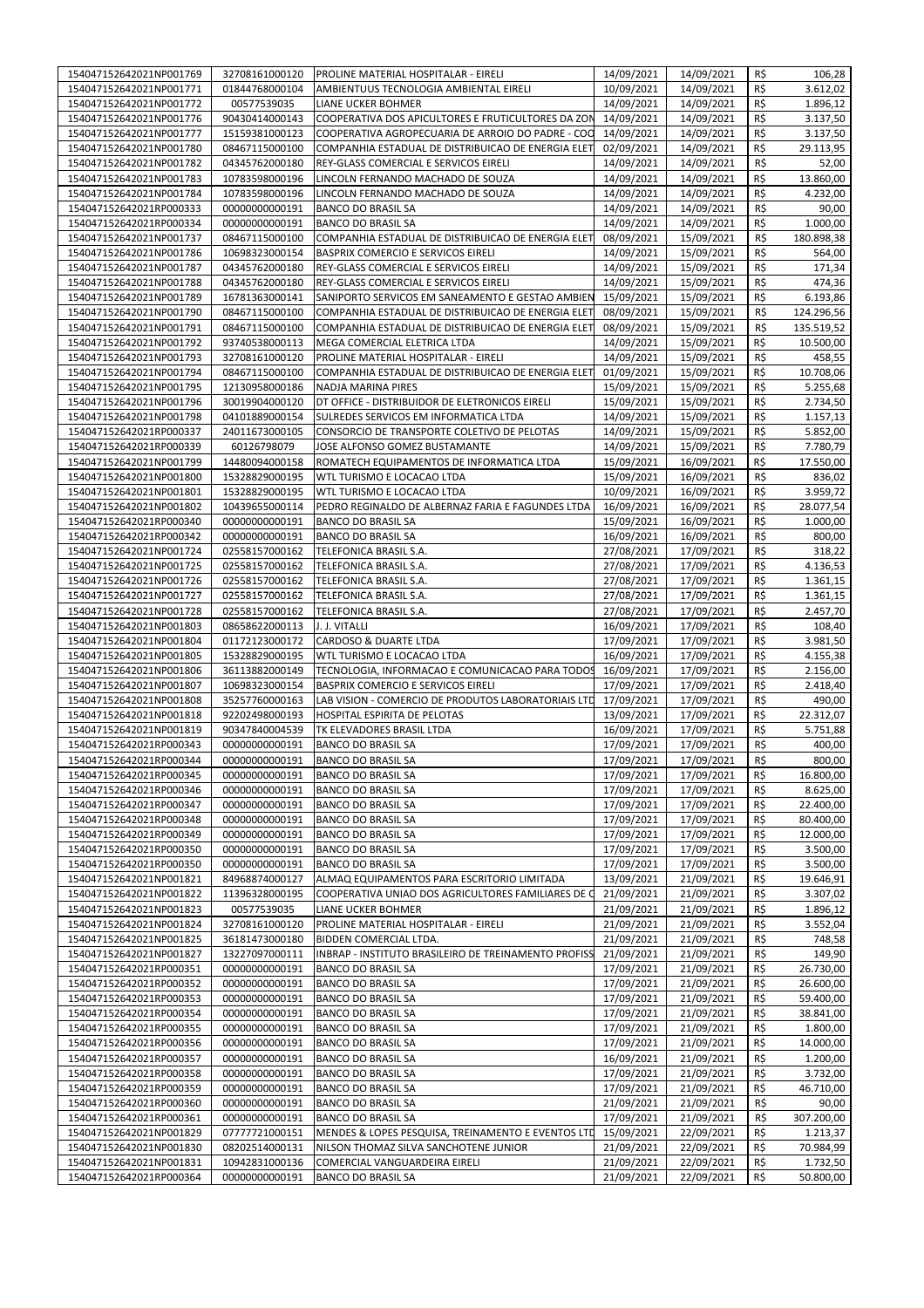| 154047152642021RP000366 | 00000000000191 | <b>BANCO DO BRASIL SA</b>                            | 21/09/2021 | 22/09/2021 | R\$ | 6.000,00   |
|-------------------------|----------------|------------------------------------------------------|------------|------------|-----|------------|
| 154047152642021RP000368 | 00000000000191 | <b>BANCO DO BRASIL SA</b>                            | 21/09/2021 | 22/09/2021 | R\$ | 1.200,00   |
|                         |                |                                                      |            |            |     |            |
| 154047152642021RP000371 | 00000000000191 | <b>BANCO DO BRASIL SA</b>                            | 21/09/2021 | 22/09/2021 | R\$ | 321,00     |
| 154047152642021RP000372 | 00000000000191 | <b>BANCO DO BRASIL SA</b>                            | 21/09/2021 | 22/09/2021 | R\$ | 37.000,00  |
| 154047152642021RP000373 | 00000000000191 | <b>BANCO DO BRASIL SA</b>                            | 21/09/2021 | 22/09/2021 | R\$ | 35.900,00  |
| 154047152642021RP000374 | 00000000000191 | <b>BANCO DO BRASIL SA</b>                            | 21/09/2021 | 22/09/2021 | R\$ | 800,00     |
| 154047152642021NP001836 | 11525620000160 | MW SEGURANCA LTDA                                    | 22/09/2021 | 23/09/2021 | R\$ | 169.654,18 |
| 154047152642021NP001837 | 04567265000127 | SCORPION INFORMATICA EIRELI                          | 22/09/2021 | 23/09/2021 | R\$ | 571,10     |
| 154047152642021NP001839 | 00482840000138 | LIDERANCA LIMPEZA E CONSERVACAO LTDA                 | 23/09/2021 | 23/09/2021 | R\$ | 787,99     |
|                         |                |                                                      |            |            |     |            |
| 154047152642021RP000375 | 00000000000191 | <b>BANCO DO BRASIL SA</b>                            | 17/09/2021 | 23/09/2021 | R\$ | 1.175,66   |
| 154047152642021RP000375 | 00000000000191 | <b>BANCO DO BRASIL SA</b>                            | 17/09/2021 | 23/09/2021 | R\$ | 2.438,85   |
| 154047152642021RP000376 | 00000000000191 | <b>BANCO DO BRASIL SA</b>                            | 17/09/2021 | 23/09/2021 | R\$ | 25.800,00  |
| 154047152642021RP000379 | 00000000000191 | <b>BANCO DO BRASIL SA</b>                            | 22/09/2021 | 23/09/2021 | R\$ | 800,00     |
| 154047152642021NP001840 | 18252904000170 | HEALTH CARE & DUBEBE INDUSTRIA, COMERCIO, IMPORTAC   | 23/09/2021 | 24/09/2021 | R\$ | 169,47     |
| 154047152642021NP001841 | 04745673000121 | N. C. CARVALHO EIRELI                                | 23/09/2021 | 24/09/2021 | R\$ | 134,64     |
| 154047152642021NP001842 | 20776492000119 | PLANED COMERCIO E SERVICOS EIRELI                    | 23/09/2021 | 24/09/2021 | R\$ | 10.830,60  |
|                         |                |                                                      |            |            |     |            |
| 154047152642021NP001843 | 32324669000125 | BRAGAL COMERCIAL E SERVICOS LTDA                     | 24/09/2021 | 24/09/2021 | R\$ | 4.900,00   |
| 154047152642021NP001844 | 01172123000172 | CARDOSO & DUARTE LTDA                                | 24/09/2021 | 24/09/2021 | R\$ | 242,39     |
| 154047152642021NP001845 | 15435299000184 | FOX COMERCIO E SERVICOS LTDA                         | 24/09/2021 | 24/09/2021 | R\$ | 139,50     |
| 154047152642021RP000380 | 00000000000191 | <b>BANCO DO BRASIL SA</b>                            | 24/09/2021 | 24/09/2021 | R\$ | 400,00     |
| 154047152642021NP001685 | 183038         | INSTITUTO NACIONAL DA PROPRIEDADE INDUSTRIAL         | 30/08/2021 | 27/09/2021 | R\$ | 36,00      |
| 154047152642021NP001687 | 183038         | INSTITUTO NACIONAL DA PROPRIEDADE INDUSTRIAL         | 30/08/2021 | 27/09/2021 | R\$ | 36,00      |
|                         | 183038         | INSTITUTO NACIONAL DA PROPRIEDADE INDUSTRIAL         |            |            | R\$ | 118,00     |
| 154047152642021NP001688 |                |                                                      | 30/08/2021 | 27/09/2021 |     |            |
| 154047152642021NP001689 | 183038         | INSTITUTO NACIONAL DA PROPRIEDADE INDUSTRIAL         | 30/08/2021 | 27/09/2021 | R\$ | 36,00      |
| 154047152642021NP001690 | 183038         | INSTITUTO NACIONAL DA PROPRIEDADE INDUSTRIAL         | 29/08/2021 | 27/09/2021 | R\$ | 36,00      |
| 154047152642021NP001849 | 02624659000144 | BELLINEA INDUSTRIA E COMERCIO DE MOVEIS LTDA         | 24/09/2021 | 27/09/2021 | R\$ | 3.384,00   |
| 154047152642021NP001853 | 00158369000127 | COGYAGRO COMERCIAL LTDA                              | 24/09/2021 | 27/09/2021 | R\$ | 20.493,00  |
| 154047152642021NP001854 | 42356782000146 | <b>EBSCO BRASIL LTDA</b>                             | 27/09/2021 | 27/09/2021 | R\$ | 51.160,75  |
| 154047152642021NP001855 | 11150890000134 | GANEP - EDUCACAO CONTINUADA LTDA                     | 17/09/2021 | 27/09/2021 | R\$ | 394,10     |
|                         |                |                                                      |            |            |     |            |
| 154047152642021NP001856 | 15435299000184 | FOX COMERCIO E SERVICOS LTDA                         | 27/09/2021 | 27/09/2021 | R\$ | 1.580,00   |
| 154047152642021NP001857 | 09219009000162 | FAL COMERCIO DE ALIMENTOS E EQUIPAMENTOS EIRELI      | 27/09/2021 | 27/09/2021 | R\$ | 550,12     |
| 154047152642021NP001858 | 04101889000154 | SULREDES SERVICOS EM INFORMATICA LTDA                | 24/09/2021 | 27/09/2021 | R\$ | 634,52     |
| 154047152642021NP001859 | 04101889000154 | SULREDES SERVICOS EM INFORMATICA LTDA                | 24/09/2021 | 27/09/2021 | R\$ | 2.505,76   |
| 154047152642021NP001860 | 04101889000154 | SULREDES SERVICOS EM INFORMATICA LTDA                | 24/09/2021 | 27/09/2021 | R\$ | 2.386,83   |
| 154047152642021NP001861 | 94872975000153 | MARQUES IMOVEIS CONSTRUTORA E IMOBILIARIA LTDA       | 22/09/2021 | 27/09/2021 | R\$ | 57.843,48  |
| 154047152642021NP001862 | 04101889000154 | SULREDES SERVICOS EM INFORMATICA LTDA                |            |            | R\$ |            |
|                         |                |                                                      | 24/09/2021 | 27/09/2021 |     | 998,36     |
| 154047152642021NP001863 | 04101889000154 | SULREDES SERVICOS EM INFORMATICA LTDA                | 24/09/2021 | 27/09/2021 | R\$ | 1.323,82   |
| 154047152642021RP000382 | 00000000000191 | <b>BANCO DO BRASIL SA</b>                            | 27/09/2021 | 27/09/2021 | R\$ | 200,00     |
| 154047152642021RP000383 | 00000000000191 | <b>BANCO DO BRASIL SA</b>                            | 27/09/2021 | 27/09/2021 | R\$ | 9.810,00   |
| 154047152642021RP000384 | 00000000000191 | <b>BANCO DO BRASIL SA</b>                            | 27/09/2021 | 27/09/2021 | R\$ | 4.000,00   |
| 154047152642021NP001708 | 183038         | INSTITUTO NACIONAL DA PROPRIEDADE INDUSTRIAL         | 31/08/2021 | 28/09/2021 | R\$ | 118,00     |
| 154047152642021NP001869 | 00476102000188 | <b>WORK PRINT LTDA</b>                               | 27/09/2021 | 28/09/2021 | R\$ | 1.008,00   |
|                         | 18465993000132 | J. R. MARAVALHA COMERCIO DE SERRAGENS LTDA           | 24/09/2021 |            | R\$ | 9.000,00   |
| 154047152642021NP001871 |                |                                                      |            | 28/09/2021 |     |            |
| 154047152642021NP001872 | 26776000000171 | ADRIANO HELLWIG                                      | 27/09/2021 | 28/09/2021 | R\$ | 1.914,96   |
| 154047152642021NP001874 | 04101889000154 | SULREDES SERVICOS EM INFORMATICA LTDA                | 24/09/2021 | 28/09/2021 | R\$ | 1.279,11   |
| 154047152642021NP001875 | 04101889000154 | SULREDES SERVICOS EM INFORMATICA LTDA                | 24/09/2021 | 28/09/2021 | R\$ | 136,57     |
| 154047152642021NP001876 | 04101889000154 | <b>SULREDES SERVICOS EM INFORMATICA LTDA</b>         | 24/09/2021 | 28/09/2021 | R\$ | 586,79     |
| 154047152642021NP001877 | 04101889000154 | SULREDES SERVICOS EM INFORMATICA LTDA                | 24/09/2021 | 28/09/2021 | R\$ | 961,31     |
| 154047152642021PI000006 | 62558285068    | ANTONIO MAURICIO MEDEIROS ALVES                      | 27/09/2021 | 28/09/2021 | R\$ | 655,19     |
|                         |                |                                                      |            |            |     |            |
| 154047152642021NP001709 | 183038         | INSTITUTO NACIONAL DA PROPRIEDADE INDUSTRIAL         | 31/08/2021 | 29/09/2021 | R\$ | 94,00      |
| 154047152642021NP001710 | 183038         | INSTITUTO NACIONAL DA PROPRIEDADE INDUSTRIAL         | 31/08/2021 | 29/09/2021 | R\$ | 94,00      |
| 154047152642021NP001879 | 31768037000198 | EGC COMERCIO E ATACADISTA DE INFORMATICA E ELETROE   | 27/09/2021 | 29/09/2021 | R\$ | 1.680,96   |
| 154047152642021NP001880 | 32708161000120 | PROLINE MATERIAL HOSPITALAR - EIRELI                 | 28/09/2021 | 29/09/2021 | R\$ | 1.239,16   |
| 154047152642021NP001881 | 26776000000171 | ADRIANO HELLWIG                                      | 28/09/2021 | 29/09/2021 | R\$ | 1.320,00   |
| 154047152642021NP001882 | 32708161000120 | PROLINE MATERIAL HOSPITALAR - EIRELI                 | 28/09/2021 | 29/09/2021 | R\$ | 178,51     |
| 154047152642021NP001884 | 28325560000135 |                                                      | 28/09/2021 | 29/09/2021 | R\$ |            |
|                         |                | RICCOLAB PRODUTOS PARA LABORATORIOS LTDA             |            |            |     | 338,44     |
| 154047152642021NP001885 | 28325560000135 | RICCOLAB PRODUTOS PARA LABORATORIOS LTDA             | 28/09/2021 | 29/09/2021 | R\$ | 215,78     |
| 154047152642021NP001886 | 28325560000135 | RICCOLAB PRODUTOS PARA LABORATORIOS LTDA             | 28/09/2021 | 29/09/2021 | R\$ | 15,00      |
| 154047152642021NP001887 | 63067904000235 | LIFE TECHNOLOGIES BRASIL COMERCIO E INDUSTRIA DE PRO | 27/09/2021 | 29/09/2021 | R\$ | 4.508,63   |
| 154047152642021NP001888 | 15328829000195 | WTL TURISMO E LOCACAO LTDA                           | 17/09/2021 | 29/09/2021 | R\$ | 1.604,71   |
| 154047152642021NP001889 | 33916724000139 | DETETIZE CONTROLE DE PRAGAS LTDA                     | 28/09/2021 | 29/09/2021 | R\$ | 226,10     |
| 154047152642021NP001890 | 06205427000102 | SULCLEAN SERVICOS LTDA                               | 17/09/2021 | 29/09/2021 | R\$ | 310.880,59 |
|                         |                |                                                      |            |            | R\$ | 510,00     |
| 154047152642021NP001892 | 10698323000154 | BASPRIX COMERCIO E SERVICOS EIRELI                   | 29/09/2021 | 29/09/2021 |     |            |
| 154047152642021NP001893 | 32708161000120 | PROLINE MATERIAL HOSPITALAR - EIRELI                 | 29/09/2021 | 29/09/2021 | R\$ | 1.152,28   |
| 154047152642021NP001894 | 32324669000125 | BRAGAL COMERCIAL E SERVICOS LTDA                     | 30/09/2021 | 29/09/2021 | R\$ | 3.430,00   |
| 154047152642021NP001895 | 11227424000100 | CALIBRY METROLOGIA COMERCIO E CALIBRACAO LTDA        | 29/09/2021 | 29/09/2021 | R\$ | 217,80     |
| 154047152642021NP001896 | 17453147000130 | IGUACU DESENVOLVIMENTO LTDA                          | 28/09/2021 | 29/09/2021 | R\$ | 114.277,80 |
| 154047152642021RP000389 | 00000000000191 | BANCO DO BRASIL SA                                   | 28/09/2021 | 29/09/2021 | R\$ | 90,00      |
| 154047152642021NP001711 | 183038         | INSTITUTO NACIONAL DA PROPRIEDADE INDUSTRIAL         | 01/09/2021 | 30/09/2021 | R\$ | 118,00     |
|                         |                |                                                      |            |            |     |            |
| 154047152642021NP001712 | 183038         | INSTITUTO NACIONAL DA PROPRIEDADE INDUSTRIAL         | 01/09/2021 | 30/09/2021 | R\$ | 118,00     |
| 154047152642021NP001713 | 183038         | INSTITUTO NACIONAL DA PROPRIEDADE INDUSTRIAL         | 01/09/2021 | 30/09/2021 | R\$ | 78,00      |
| 154047152642021NP001753 | 15328829000195 | WTL TURISMO E LOCACAO LTDA                           | 03/09/2021 | 30/09/2021 | R\$ | 2.314,65   |
| 154047152642021NP001891 | 92751213000173 | COMPANHIA DE SEGUROS PREVIDENCIA DO SUL              | 23/09/2021 | 30/09/2021 | R\$ | 151,55     |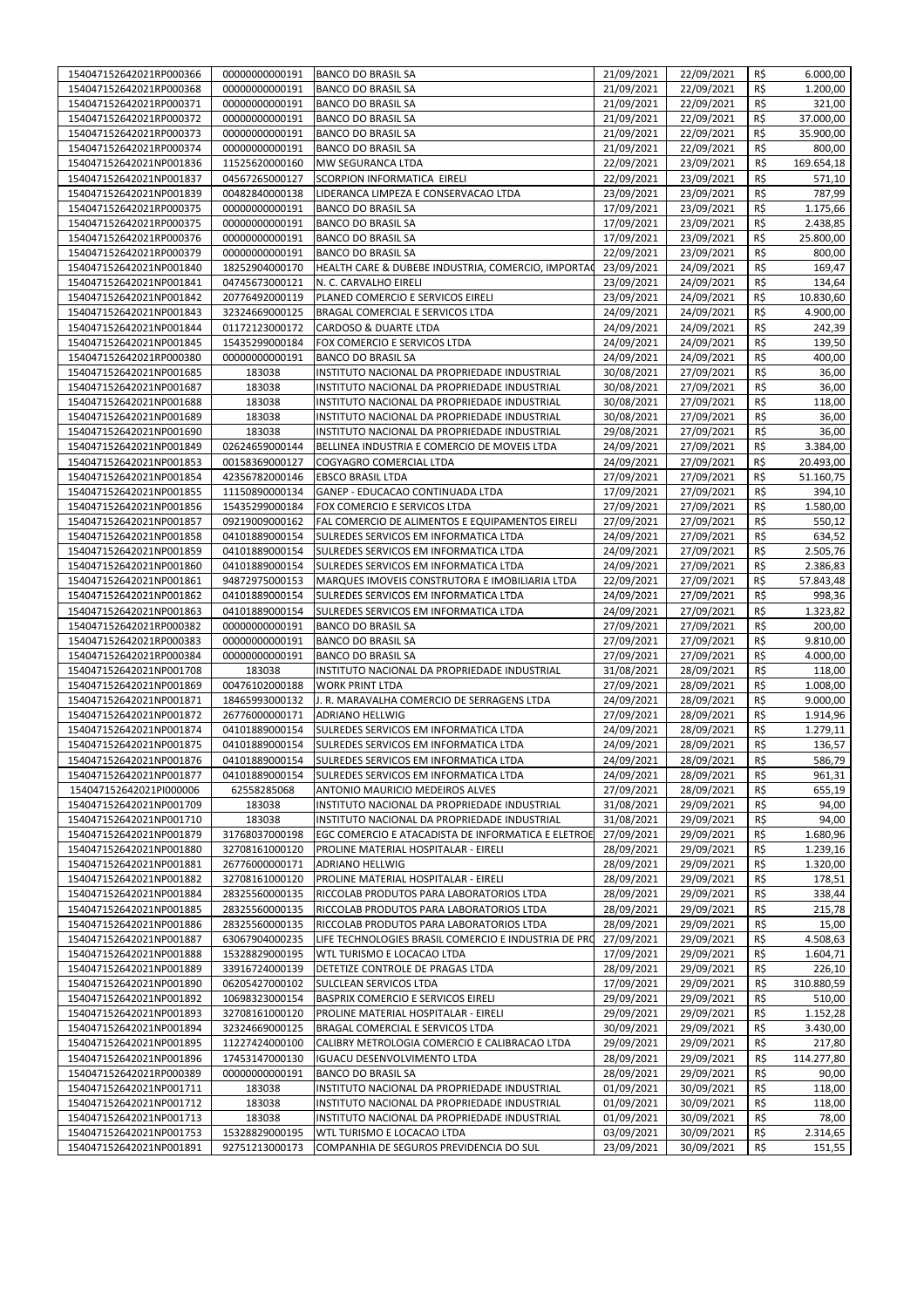| 154047152642021NP001897                            | 10980376000163   | DIOGO IANZER VIEDO & CIA LTDA                                                                | 29/09/2021               | 30/09/2021               | R\$        | 2.212,00         |
|----------------------------------------------------|------------------|----------------------------------------------------------------------------------------------|--------------------------|--------------------------|------------|------------------|
|                                                    |                  |                                                                                              |                          |                          |            |                  |
| 154047152642021NP001898                            | 01819869000125   | ENTERPRISE COMERCIO DE MATERIAIS PARA EQUIPAMENTO                                            | 27/09/2021               | 30/09/2021               | R\$        | 9.245,95         |
| 154047152642021NP001899                            | 13227097000111   | INBRAP - INSTITUTO BRASILEIRO DE TREINAMENTO PROFISS                                         | 29/09/2021               | 30/09/2021               | R\$        | 129,90           |
| 154047152642021NP001900                            | 00482840000138   | LIDERANCA LIMPEZA E CONSERVACAO LTDA                                                         | 28/09/2021               | 30/09/2021               | R\$        | 194.864,72       |
|                                                    |                  |                                                                                              |                          |                          |            |                  |
| 154047152642021NP001901                            | 92695790000195   | CONSELHO REGIONAL DE ENGENHARIA E AGRONOMIA DO R                                             | 29/09/2021               | 30/09/2021               | R\$        | 88,78            |
| 154047152642021NP001902                            | 19344868000137   | GENSERVICE MANUTENCAO DE GRUPOS GERADORES LTDA                                               | 22/09/2021               | 30/09/2021               | R\$        | 7.222,20         |
| 154047152642021NP001903                            | 90430414000143   | COOPERATIVA DOS APICULTORES E FRUTICULTORES DA ZON                                           | 30/09/2021               | 30/09/2021               | R\$        | 3.075,00         |
|                                                    |                  |                                                                                              |                          |                          |            |                  |
| 154047152642021NP001904                            | 18641075000117   | LICITARE PRODUTOS, MATERIAIS E SERVICOS LTDA                                                 | 23/09/2021               | 30/09/2021               | R\$        | 1.570,50         |
| 154047152642021NP001906                            | 30710868000146   | JOSE RUAN HERBSTRITH DE LARA                                                                 | 28/09/2021               | 30/09/2021               | R\$        | 38.965,00        |
| 154047152642021NP001907                            | 17453147000130   | IGUACU DESENVOLVIMENTO LTDA                                                                  | 27/09/2021               | 30/09/2021               | R\$        | 23.378,09        |
|                                                    |                  |                                                                                              |                          |                          |            |                  |
| 154047152642021NP001910                            | 97531702000486   | REFEICOES NORTE SUL EIRELI                                                                   | 30/09/2021               | 30/09/2021               | R\$        | 96.748,24        |
| 154047152642021NP001911                            | 97531702000214   | REFEICOES NORTE SUL EIRELI                                                                   | 30/09/2021               | 30/09/2021               | R\$        | 612.665,97       |
| 154047152642021NP001912                            | 90347840004539   | TK ELEVADORES BRASIL LTDA                                                                    | 21/09/2021               | 30/09/2021               | R\$        | 6.620,31         |
|                                                    |                  |                                                                                              |                          |                          |            |                  |
| 154047152642021RP000391                            | 00000000000191   | <b>BANCO DO BRASIL SA</b>                                                                    | 29/09/2021               | 30/09/2021               | R\$        | 180,00           |
| 154047152642021RP000392                            | 00000000000191   | <b>BANCO DO BRASIL SA</b>                                                                    | 29/09/2021               | 30/09/2021               | R\$        | 400,00           |
| 154047152642021NP001913                            | 20900592000105   | ELETROSIA MATERIAL ELETRICO LTDA                                                             | 01/10/2021               | 01/10/2021               | R\$        | 1.202,00         |
| 154047152642021NP001914                            | 93886745000180   | APLIZIO NETTO AMARAL                                                                         | 30/09/2021               | 01/10/2021               | R\$        | 2.660,00         |
|                                                    |                  |                                                                                              |                          |                          |            |                  |
| 154047152642021NP001915                            | 18799897000120   | DIGISEC CERTIFICACAO DIGITAL LTDA                                                            | 30/09/2021               | 01/10/2021               | R\$        | 1.960,77         |
| 154047152642021NP001917                            | 18799897000120   | DIGISEC CERTIFICACAO DIGITAL LTDA                                                            | 01/10/2021               | 01/10/2021               | R\$        | 1.043,30         |
| 154047152642021NP001918                            | 09201346000122   | TECH COMERCIO DE SUPRIMENTOS DE INFORMATICA LTDA                                             | 01/10/2021               | 01/10/2021               | R\$        | 1.349,00         |
|                                                    |                  |                                                                                              |                          |                          |            |                  |
| 154047152642021NP001919                            | 18799897000120   | DIGISEC CERTIFICACAO DIGITAL LTDA                                                            | 01/10/2021               | 01/10/2021               | R\$        | 695,53           |
| 154047152642021RP000394                            | 60126798079      | JOSE ALFONSO GOMEZ BUSTAMANTE                                                                | 01/10/2021               | 01/10/2021               | R\$        | 7.780,79         |
| 154047152642021NP001920                            | 09219009000162   | FAL COMERCIO DE ALIMENTOS E EQUIPAMENTOS EIRELI                                              | 01/10/2021               | 04/10/2021               | R\$        | 532,32           |
|                                                    |                  |                                                                                              |                          |                          |            |                  |
| 154047152642021NP001923                            | 43996719000137   | ASSOCIACAO BRASILEIRA DE EDUCACAO EM ENGENHARIA                                              | 04/10/2021               | 04/10/2021               | R\$        | 400,00           |
| 154047152642021NP001838                            | 34028316002661   | EMPRESA BRASILEIRA DE CORREIOS E TELEGRAFOS                                                  | 21/09/2021               | 05/10/2021               | R\$        | 4.382,96         |
| 154047152642021NP001931                            | 01172123000172   | CARDOSO & DUARTE LTDA                                                                        | 04/10/2021               | 05/10/2021               | R\$        | 10.004,50        |
| 154047152642021NP001935                            |                  |                                                                                              |                          |                          | R\$        | 1.970,00         |
|                                                    | 28029085000150   | VINCI INSTITUTO DO APRENDER, TREINAMENTO E DESENVO                                           | 30/09/2021               | 05/10/2021               |            |                  |
| 154047152642021NP001936                            | 03422707006972   | SERVICO NACIONAL DE APRENDIZAGEM COMERCIAL SENAC                                             | 05/10/2021               | 05/10/2021               | R\$        | 514,50           |
| 154047152642021NP001939                            | 28719518000107   | BONI DISTRIBUIDORA DE PRODUTOS DE LIMPEZA LTDA                                               | 24/09/2021               | 05/10/2021               | R\$        | 900,00           |
| 154047152642021NP001940                            | 09201593000129   | <b>FABIO RICARDO KRUGER</b>                                                                  | 05/10/2021               | 05/10/2021               | R\$        | 12.340,00        |
|                                                    |                  |                                                                                              |                          |                          |            |                  |
| 154047152642021NP001941                            | 14840270000115   | CONSELHO DE ARQUITETURA E URBANISMO DO RIO GRAND                                             | 30/09/2021               | 05/10/2021               | R\$        | 97,95            |
| 154047152642021RP000369                            | 11459703000107   | INCORPORADORA E CONSTRUTORA JG LTDA                                                          | 15/09/2021               | 05/10/2021               | R\$        | 92.062,18        |
| 154047152642021NP001942                            | 14879831000190   | <b>FERNANDA LOPER</b>                                                                        | 28/09/2021               | 06/10/2021               | R\$        | 2.909,50         |
|                                                    |                  |                                                                                              |                          |                          |            |                  |
| 154047152642021NP001944                            | 15328829000195   | WTL TURISMO E LOCACAO LTDA                                                                   | 05/10/2021               | 06/10/2021               | R\$        | 2.908,03         |
| 154047152642021NP001949                            | 32324669000125   | BRAGAL COMERCIAL E SERVICOS LTDA                                                             | 06/10/2021               | 06/10/2021               | R\$        | 1.960,00         |
| 154047152642021RP000397                            | 92238914000103   | ASSOCIACAO PELOTENSE DE ASSISTENCIA E CULTURA                                                | 07/07/2021               | 06/10/2021               | R\$        | 114.774,91       |
|                                                    |                  |                                                                                              |                          |                          |            |                  |
|                                                    |                  |                                                                                              |                          |                          |            |                  |
| 154047152642021RP000398                            | 00000000000191   | <b>BANCO DO BRASIL SA</b>                                                                    | 06/10/2021               | 06/10/2021               | R\$        | 3.200,00         |
| 154047152642021NP001951                            | 24073235000171   | TECNOSUL PARQUE CIENTIFICO E TECNOLOGICO                                                     | 06/10/2021               | 07/10/2021               | R\$        | 219,97           |
| 154047152642021NP001953                            | 36003671000153   | CONSULTRE CONSULTORIA E TREINAMENTO LTDA                                                     | 06/10/2021               | 07/10/2021               | R\$        | 1.597,00         |
|                                                    |                  |                                                                                              |                          |                          |            |                  |
| 154047152642021NP001957                            | 01278335000139   | MARSOU ENGENHARIA EIRELI                                                                     | 06/10/2021               | 07/10/2021               | R\$        | 157.776,54       |
| 154047152642021RP000400                            | 28874153015      | MAURO SERGIO LIMA UMPIERRE                                                                   | 06/10/2021               | 07/10/2021               | R\$        | 7.676,28         |
| 154047152642021NP001763                            | 183038           | INSTITUTO NACIONAL DA PROPRIEDADE INDUSTRIAL                                                 | 13/09/2021               | 08/10/2021               | R\$        | 236,00           |
|                                                    |                  |                                                                                              |                          |                          |            |                  |
| 154047152642021NP001766                            | 183038           | INSTITUTO NACIONAL DA PROPRIEDADE INDUSTRIAL                                                 | 14/09/2021               | 08/10/2021               | R\$        | 236,00           |
| 154047152642021NP001767                            | 183038           | INSTITUTO NACIONAL DA PROPRIEDADE INDUSTRIAL                                                 | 14/09/2021               | 08/10/2021               | R\$        | 312,00           |
| 154047152642021NP001770                            | 183038           | INSTITUTO NACIONAL DA PROPRIEDADE INDUSTRIAL                                                 | 14/09/2021               | 08/10/2021               | R\$        | 236,00           |
| 154047152642021NP001963                            | 01172123000172   | CARDOSO & DUARTE LTDA                                                                        | 07/10/2021               | 08/10/2021               | R\$        | 318,40           |
|                                                    |                  |                                                                                              |                          | 08/10/2021               |            |                  |
| 154047152642021NP001964                            |                  | 03506307000157 TICKET SOLUCOES HDFGT S/A                                                     | 06/10/2021               |                          | R\$        | 52.106,23        |
| 154047152642021RP000401                            | 00000000000191   | <b>BANCO DO BRASIL SA</b>                                                                    | 06/10/2021               | 08/10/2021               | R\$        | 5.408,58         |
| 154047152642021NP001828                            | 07796330000184   | INTERSUL EQUIPAMENTOS E SERVICOS HOSPITALARES LTDA                                           | 16/09/2021               | 11/10/2021               | R\$        | 2.469,30         |
| 154047152642021NP001967                            | 32593754000199   | GRN COMERCIO DE PAPELARIA E INFORMATICA LTDA                                                 | 08/10/2021               | 13/10/2021               |            | 1.062,88         |
|                                                    |                  |                                                                                              |                          |                          | R\$        |                  |
| 154047152642021NP001968                            | 32324669000125   | BRAGAL COMERCIAL E SERVICOS LTDA                                                             | 13/10/2021               | 13/10/2021               | R\$        | 2.940,00         |
| 154047152642021NP001969                            | 01844768000104   | AMBIENTUUS TECNOLOGIA AMBIENTAL EIRELI                                                       | 06/10/2021               | 13/10/2021               | R\$        | 4.222,67         |
| 154047152642021NP001970                            | 01844768000104   | AMBIENTUUS TECNOLOGIA AMBIENTAL EIRELI                                                       | 06/10/2021               | 13/10/2021               | R\$        | 33,52            |
|                                                    |                  |                                                                                              |                          |                          |            |                  |
| 154047152642021NP001971                            | 34370234000142   | SUPREME CAPACITACAO E TREINAMENTO LTDA                                                       | 13/10/2021               | 13/10/2021               | R\$        | 1.350,00         |
| 154047152642021Pl000007                            | 62071599004      | JULIO CARLOS BALZANO DE MATTOS                                                               | 05/10/2021               | 13/10/2021               | R\$        | 2.675,04         |
| 154047152642021RP000403                            | 00000000000191   | <b>BANCO DO BRASIL SA</b>                                                                    | 10/10/2021               | 13/10/2021               | R\$        | 3.110,00         |
|                                                    |                  |                                                                                              |                          |                          |            |                  |
| 154047152642021NP001972                            | 04983476000140   | COOPERATIVA SUL ECOLOGICA DE AGRICULTORES FAMILIAR                                           | 14/10/2021               | 14/10/2021               | R\$        | 3.530,00         |
| 154047152642021NP001973                            | 04983476000140   | COOPERATIVA SUL ECOLOGICA DE AGRICULTORES FAMILIAR                                           | 14/10/2021               | 14/10/2021               | R\$        | 3.515,00         |
| 154047152642021NP001974                            | 90430414000143   | COOPERATIVA DOS APICULTORES E FRUTICULTORES DA ZON                                           | 14/10/2021               | 14/10/2021               | R\$        | 3.137,50         |
| 154047152642021NP001975                            | 11396328000195   | COOPERATIVA UNIAO DOS AGRICULTORES FAMILIARES DE C                                           | 14/10/2021               | 14/10/2021               | R\$        | 3.325,85         |
|                                                    |                  |                                                                                              |                          |                          |            |                  |
| 154047152642021NP001976                            | 00577539035      | LIANE UCKER BOHMER                                                                           | 14/10/2021               | 14/10/2021               | R\$        | 1.896,12         |
| 154047152642021NP001977                            | 15159381000123   | COOPERATIVA AGROPECUARIA DE ARROIO DO PADRE - COO                                            | 14/10/2021               | 14/10/2021               | R\$        | 3.075,00         |
| 154047152642021NP001978                            | 32465581000123   | TOP TINTAS COMERCIO VAREJISTA DE TINTAS LTDA                                                 | 14/10/2021               | 14/10/2021               | R\$        | 199,42           |
|                                                    |                  |                                                                                              |                          |                          |            |                  |
| 154047152642021NP001979                            | 05340639000130   | PRIME CONSULTORIA E ASSESSORIA EMPRESARIAL LTDA                                              | 10/10/2021               | 14/10/2021               | R\$        | 15.196,20        |
| 154047152642021NP001981                            | 24845457000165   | <b>ITACA LTDA</b>                                                                            | 14/10/2021               | 14/10/2021               | R\$        | 10.464,17        |
| 154047152642021RP000404                            | 00000000000191   | <b>BANCO DO BRASIL SA</b>                                                                    | 13/10/2021               | 14/10/2021               | R\$        | 7.800,00         |
| 154047152642021RP000409                            | 00000000000191   | <b>BANCO DO BRASIL SA</b>                                                                    | 14/10/2021               | 14/10/2021               | R\$        | 6.000,00         |
|                                                    |                  |                                                                                              |                          |                          |            |                  |
| 154047152642021RP000410                            | 00000000000191   | <b>BANCO DO BRASIL SA</b>                                                                    | 14/10/2021               | 14/10/2021               | R\$        | 6.000,00         |
| 154047152642021RP000411                            | 00000000000191   | <b>BANCO DO BRASIL SA</b>                                                                    | 14/10/2021               | 14/10/2021               | R\$        | 31.500,00        |
| 154047152642021RP000412                            | 00000000000191   | <b>BANCO DO BRASIL SA</b>                                                                    | 14/10/2021               | 14/10/2021               | R\$        | 1.200,00         |
|                                                    |                  |                                                                                              |                          |                          |            |                  |
| 154047152642021NP001809<br>154047152642021NP001810 | 183038<br>183038 | INSTITUTO NACIONAL DA PROPRIEDADE INDUSTRIAL<br>INSTITUTO NACIONAL DA PROPRIEDADE INDUSTRIAL | 16/09/2021<br>16/09/2021 | 15/10/2021<br>15/10/2021 | R\$<br>R\$ | 236,00<br>236,00 |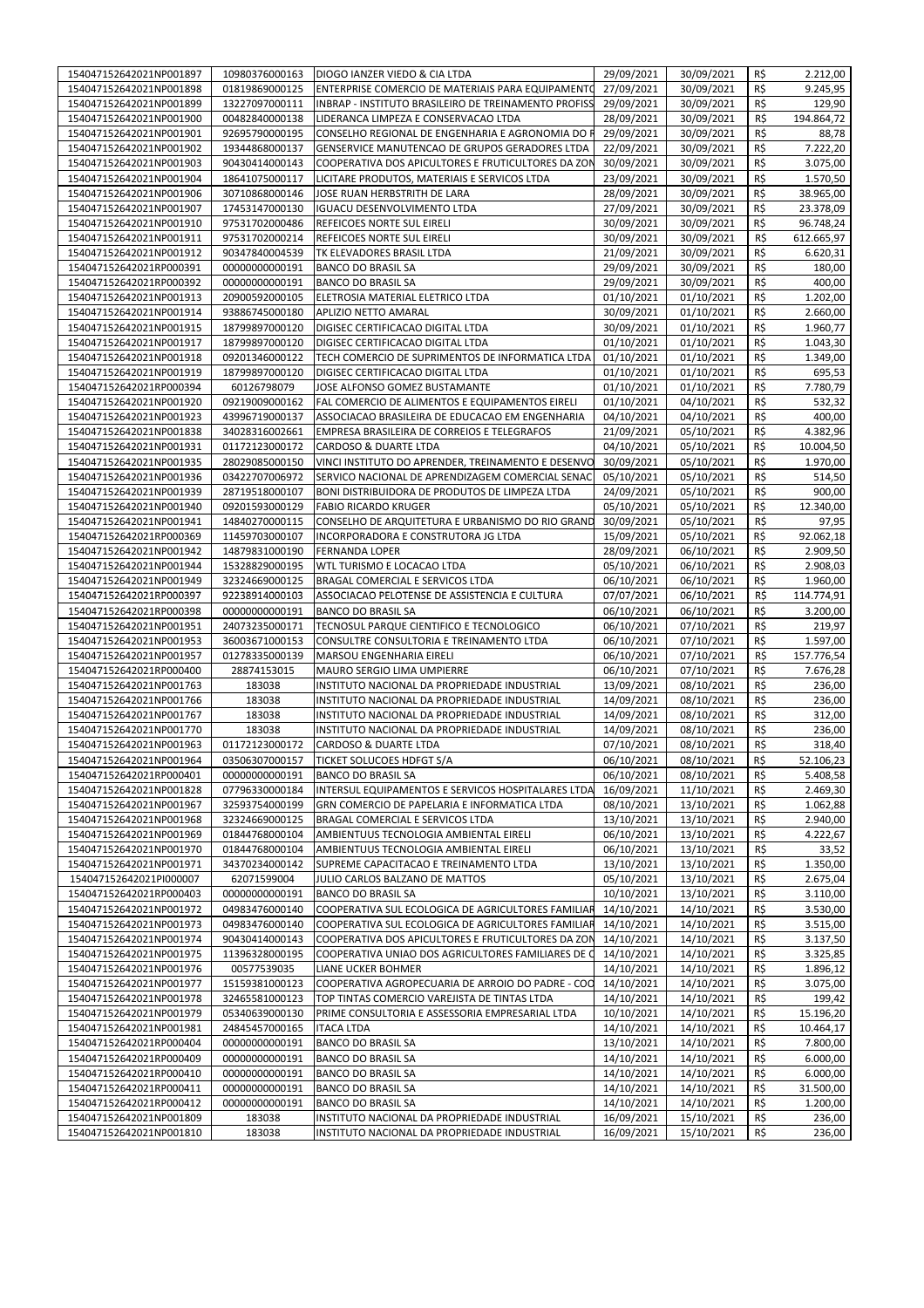| 154047152642021NP001811 | 183038                           | INSTITUTO NACIONAL DA PROPRIEDADE INDUSTRIAL         | 16/09/2021 | 15/10/2021               | R\$        | 236,00     |
|-------------------------|----------------------------------|------------------------------------------------------|------------|--------------------------|------------|------------|
| 154047152642021NP001812 | 183038                           | INSTITUTO NACIONAL DA PROPRIEDADE INDUSTRIAL         | 16/09/2021 | 15/10/2021               | R\$        | 236,00     |
| 154047152642021NP001813 | 183038                           | INSTITUTO NACIONAL DA PROPRIEDADE INDUSTRIAL         | 16/09/2021 | 15/10/2021               | R\$        | 236,00     |
| 154047152642021NP001814 | 183038                           | INSTITUTO NACIONAL DA PROPRIEDADE INDUSTRIAL         | 16/09/2021 | 15/10/2021               | R\$        | 236,00     |
| 154047152642021NP001815 | 183038                           | INSTITUTO NACIONAL DA PROPRIEDADE INDUSTRIAL         | 16/09/2021 | 15/10/2021               | R\$        | 236,00     |
| 154047152642021NP001816 | 183038                           | INSTITUTO NACIONAL DA PROPRIEDADE INDUSTRIAL         | 16/09/2021 | 15/10/2021               | R\$        | 236,00     |
| 154047152642021NP001817 | 183038                           | INSTITUTO NACIONAL DA PROPRIEDADE INDUSTRIAL         | 16/09/2021 | 15/10/2021               | R\$        | 236,00     |
| 154047152642021NP001938 | 08467115000100                   | COMPANHIA ESTADUAL DE DISTRIBUICAO DE ENERGIA ELET   | 05/10/2021 | 15/10/2021               | R\$        | 181.780,81 |
| 154047152642021NP001984 | 11396328000195                   | COOPERATIVA UNIAO DOS AGRICULTORES FAMILIARES DE O   | 15/10/2021 | 15/10/2021               | R\$        | 3.307,02   |
| 154047152642021NP001987 | 04983476000140                   | COOPERATIVA SUL ECOLOGICA DE AGRICULTORES FAMILIAR   | 15/10/2021 | 15/10/2021               | R\$        | 3.515,00   |
| 154047152642021NP001990 | 00577539035                      | LIANE UCKER BOHMER                                   | 15/10/2021 | 15/10/2021               | R\$        | 1.896,12   |
| 154047152642021RP000413 | 00000000000191                   | <b>BANCO DO BRASIL SA</b>                            | 14/10/2021 | 15/10/2021               | R\$        | 50.800,00  |
| 154047152642021RP000414 | 00000000000191                   | <b>BANCO DO BRASIL SA</b>                            | 14/10/2021 | 15/10/2021               | R\$        | 800,00     |
| 154047152642021RP000416 | 00000000000191                   | <b>BANCO DO BRASIL SA</b>                            | 14/10/2021 | 15/10/2021               | R\$        | 37.000,00  |
| 154047152642021RP000417 | 24011673000105                   | CONSORCIO DE TRANSPORTE COLETIVO DE PELOTAS          | 14/09/2021 | 15/10/2021               | R\$        | 58,50      |
| 154047152642021RP000418 | 00000000000191                   | <b>BANCO DO BRASIL SA</b>                            | 15/10/2021 | 15/10/2021               | R\$        | 1.200,00   |
| 154047152642021NP001993 | 33916724000139                   | DETETIZE CONTROLE DE PRAGAS LTDA                     | 15/10/2021 | 18/10/2021               | R\$        | 465,88     |
| 154047152642021NP001994 |                                  |                                                      |            |                          | R\$        |            |
|                         | 00695608000188                   | PARMAGNANI COMERCIO DE ROUPAS EIRELI                 | 15/10/2021 | 18/10/2021               |            | 3.620,00   |
| 154047152642021NP001997 | 29261229000161                   | ASSOCIACAO BRASILEIRA DE EDITORES CIENTIFICOS        | 18/10/2021 | 18/10/2021               | R\$        | 677,24     |
| 154047152642021RP000421 | 00000000000191                   | <b>BANCO DO BRASIL SA</b>                            | 18/10/2021 | 18/10/2021               | R\$        | 1.200,00   |
| 154047152642021NP002004 | 04970088000125                   | PLANSERVICE TERCEIRIZACAO DE SERVICOS - EIREL        | 18/10/2021 | 19/10/2021               | R\$        | 435.332,07 |
| 154047152642021NP002005 | 29843035000174                   | SENTINELA DO VALE COMERCIAL EIRELI                   | 18/10/2021 | 19/10/2021               | R\$        | 6.061,58   |
| 154047152642021NP002006 | 10439655000114                   | PEDRO REGINALDO DE ALBERNAZ FARIA E FAGUNDES LTDA    | 13/10/2021 | 19/10/2021               | R\$        | 27.783,50  |
| 154047152642021NP002007 | 91836494000102                   | VALCRON COMERCIO DE FERRAGENS E ACESSORIOS INDUST    | 19/10/2021 | 19/10/2021               | R\$        | 4.181,75   |
| 154047152642021NP002008 | EXKENZLER                        | <b>KENZLER CONFERENCE</b>                            | 19/10/2021 | 19/10/2021               | R\$        | 550,00     |
| 154047152642021RP000423 | 00000000000191                   | <b>BANCO DO BRASIL SA</b>                            | 18/10/2021 | 19/10/2021               | R\$        | 12.000,00  |
| 154047152642021RP000424 | 00000000000191                   | <b>BANCO DO BRASIL SA</b>                            | 18/10/2021 | 19/10/2021               | R\$        | 80.400,00  |
| 154047152642021RP000425 | 24011673000105                   | CONSORCIO DE TRANSPORTE COLETIVO DE PELOTAS          | 08/10/2021 | 19/10/2021               | R\$        | 9.396,00   |
| 154047152642021RP000426 | 00804830037                      | THAISE MENDES FARIAS                                 | 19/10/2021 | 19/10/2021               | R\$        | 523,73     |
| 154047152642021NP001930 | 183038                           | INSTITUTO NACIONAL DA PROPRIEDADE INDUSTRIAL         | 04/10/2021 | 20/10/2021               | R\$        | 142,00     |
| 154047152642021NP002009 | 17922343000106                   | CORATTO PISOS E ACABAMENTOS - EIRELI                 | 19/10/2021 | 20/10/2021               | R\$        | 306,00     |
| 154047152642021NP002010 | 35236131000157                   | <b>GGV COMERCIAL EIRELI</b>                          | 19/10/2021 | 20/10/2021               | R\$        | 2.780,82   |
| 154047152642021NP002011 | 35236131000157                   | <b>GGV COMERCIAL EIRELI</b>                          | 19/10/2021 | 20/10/2021               | R\$        | 5.042,61   |
| 154047152642021NP002012 | 18785251000194                   | ZONA SUL TELECOM LTDA                                | 01/10/2021 | 20/10/2021               | R\$        | 11.854,55  |
| 154047152642021NP002013 | 33916724000139                   | DETETIZE CONTROLE DE PRAGAS LTDA                     | 20/10/2021 | 20/10/2021               | R\$        | 226,10     |
| 154047152642021NP002014 | 12044276000150                   | MEINCKE & COUTO LTDA                                 | 20/10/2021 | 20/10/2021               | R\$        | 31.500,00  |
| 154047152642021NP002015 | 18408522000192                   | RCL COMERCIO DE MATERIAIS DE CONSTRUCAO E SERVICOS   | 20/10/2021 | 20/10/2021               | R\$        | 28.838,80  |
| 154047152642021NP002016 | 84968874000127                   | ALMAQ EQUIPAMENTOS PARA ESCRITORIO LIMITADA          | 13/10/2021 | 20/10/2021               | R\$        | 19.821,58  |
| 154047152642021RP000428 | 00000000000191                   | <b>BANCO DO BRASIL SA</b>                            | 19/10/2021 | 20/10/2021               | R\$        | 16.800,00  |
| 154047152642021RP000429 | 00000000000191                   | <b>BANCO DO BRASIL SA</b>                            | 19/10/2021 | 20/10/2021               | R\$        | 58.800,00  |
| 154047152642021RP000430 | 00000000000191                   | <b>BANCO DO BRASIL SA</b>                            | 19/10/2021 | 20/10/2021               | R\$        | 22.400,00  |
| 154047152642021RP000431 | 00000000000191                   | <b>BANCO DO BRASIL SA</b>                            | 19/10/2021 | 20/10/2021               | R\$        | 8.625,00   |
| 154047152642021RP000433 | 00000000000191                   | <b>BANCO DO BRASIL SA</b>                            | 20/10/2021 | 20/10/2021               | R\$        | 26.600,00  |
| 154047152642021RP000434 | 00000000000191                   | BANCO DO BRASIL SA                                   | 20/10/2021 | 20/10/2021               | R\$        | 13.500,00  |
| 154047152642021RP000435 | 00000000000191                   | <b>BANCO DO BRASIL SA</b>                            | 20/10/2021 | 20/10/2021               | R\$        | 9.900,00   |
| 154047152642021RP000436 | 00000000000191                   | <b>BANCO DO BRASIL SA</b>                            | 20/10/2021 | 20/10/2021               | R\$        | 38.841,00  |
| 154047152642021RP000437 | 00000000000191                   | <b>BANCO DO BRASIL SA</b>                            | 20/10/2021 | 20/10/2021               | R\$        | 26.730,00  |
| 154047152642021RP000438 | 00000000000191                   | <b>BANCO DO BRASIL SA</b>                            | 20/10/2021 | 20/10/2021               | R\$        | 46.440,00  |
| 154047152642021RP000439 | 00000000000191                   | BANCO DO BRASIL SA                                   | 20/10/2021 | 20/10/2021               | R\$        | 316.400,00 |
| 154047152642021RP000440 | 00000000000191                   | BANCO DO BRASIL SA                                   | 20/10/2021 | 20/10/2021               | R\$        | 1.800,00   |
| 154047152642021NP001832 | 183038                           | INSTITUTO NACIONAL DA PROPRIEDADE INDUSTRIAL         | 22/09/2021 | 21/10/2021               | R\$        | 236,00     |
| 154047152642021NP001833 | 183038                           | INSTITUTO NACIONAL DA PROPRIEDADE INDUSTRIAL         | 22/09/2021 | 21/10/2021               | R\$        | 78,00      |
| 154047152642021NP001834 | 183038                           | INSTITUTO NACIONAL DA PROPRIEDADE INDUSTRIAL         | 22/09/2021 | 21/10/2021               | R\$        | 236,00     |
| 154047152642021NP001835 | 183038                           | INSTITUTO NACIONAL DA PROPRIEDADE INDUSTRIAL         | 22/09/2021 |                          | R\$        | 94,00      |
|                         |                                  |                                                      | 20/10/2021 | 21/10/2021               |            |            |
| 154047152642021NP002017 | 02013755000156<br>20900592000105 | FERRAGEM ELETROCOR EIRELI                            |            | 21/10/2021               | R\$<br>R\$ | 141,00     |
| 154047152642021NP002018 |                                  | ELETROSIA MATERIAL ELETRICO LTDA                     | 20/10/2021 | 21/10/2021<br>21/10/2021 |            | 1.650,00   |
| 154047152642021NP002019 | 08658622000113                   | J. J. VITALLI                                        | 21/10/2021 |                          | R\$        | 1.012,90   |
| 154047152642021NP002020 | 90347840004539                   | TK ELEVADORES BRASIL LTDA                            | 18/10/2021 | 21/10/2021               | R\$        | 5.751,88   |
| 154047152642021NP002021 | 10783598000196                   | LINCOLN FERNANDO MACHADO DE SOUZA                    | 21/10/2021 | 21/10/2021               | R\$        | 1.120,00   |
| 154047152642021NP002022 | 02558157000162                   | TELEFONICA BRASIL S.A.                               | 18/10/2021 | 21/10/2021               | R\$        | 1.361,15   |
| 154047152642021NP002026 | 09219009000162                   | FAL COMERCIO DE ALIMENTOS E EQUIPAMENTOS EIRELI      | 21/10/2021 | 21/10/2021               | R\$        | 664,73     |
| 154047152642021NP002027 | 31300461000103                   | J C S FILHO COMERCIO DE EQUIPAMENTOS INDUSTRIAIS EIR | 21/10/2021 | 21/10/2021               | R\$        | 670,00     |
| 154047152642021NP002028 | 92202498000193                   | HOSPITAL ESPIRITA DE PELOTAS                         | 19/10/2021 | 21/10/2021               | R\$        | 22.312,07  |
| 154047152642021NP002030 | 97531702000214                   | REFEICOES NORTE SUL EIRELI                           | 21/10/2021 | 21/10/2021               | R\$        | 653.153,82 |
| 154047152642021RP000441 | 00000000000191                   | BANCO DO BRASIL SA                                   | 20/10/2021 | 21/10/2021               | R\$        | 3.700,00   |
| 154047152642021RP000442 | 00168931079                      | ROSANGELA MACHADO FLORES MINHO                       | 21/10/2021 | 21/10/2021               | R\$        | 1.116,05   |
| 154047152642021NP002031 | 32708161000120                   | PROLINE MATERIAL HOSPITALAR - EIRELI                 | 21/10/2021 | 22/10/2021               | R\$        | 306,10     |
| 154047152642021NP002032 | 13227097000111                   | INBRAP - INSTITUTO BRASILEIRO DE TREINAMENTO PROFISS | 21/10/2021 | 22/10/2021               | R\$        | 149,90     |
| 154047152642021NP002033 | 09219009000162                   | FAL COMERCIO DE ALIMENTOS E EQUIPAMENTOS EIRELI      | 21/10/2021 | 22/10/2021               | R\$        | 538,21     |
| 154047152642021NP002034 | 97531702000486                   | REFEICOES NORTE SUL EIRELI                           | 21/10/2021 | 22/10/2021               | R\$        | 98.979,81  |
| 154047152642021NP002036 | 36003671000153                   | CONSULTRE CONSULTORIA E TREINAMENTO LTDA             | 21/10/2021 | 22/10/2021               | R\$        | 1.550,00   |
| 154047152642021NP002037 | 42264565000126                   | EDUARDO GHIGGI MEDICO VETERINARIO LTDA               | 05/10/2021 | 22/10/2021               | R\$        | 600,00     |